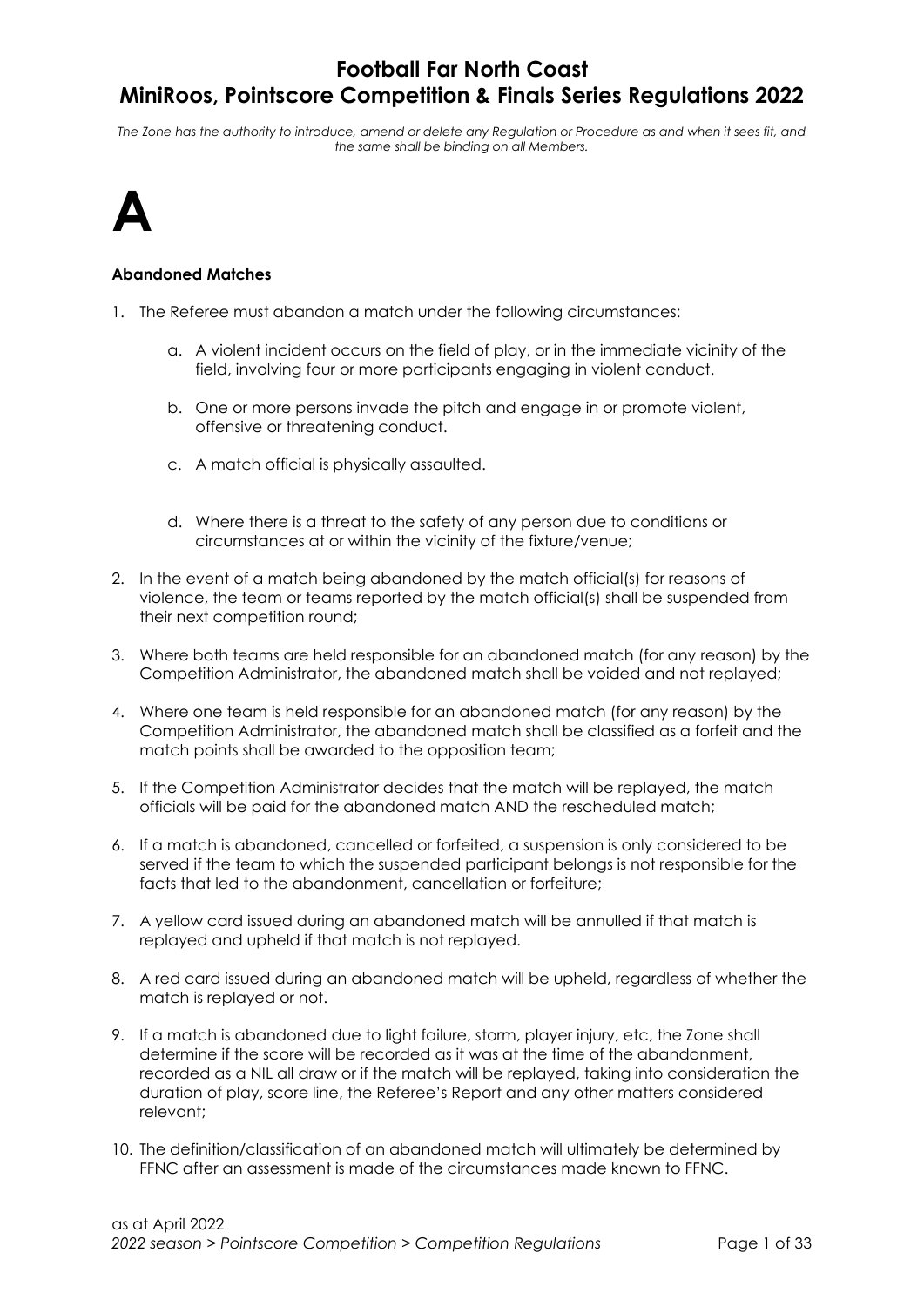The Zone has the authority to introduce, amend or delete any Regulation or Procedure as and when it sees fit, and the same shall be binding on all Members.

### Accounts Payable

11. Accounts rendered upon FFNC must be submitted within a maximum of 30 days of supply (unless otherwise agreed upon by FFNC) to be deemed valid. No liability will be accepted for late lodgement of accounts

#### Accounts receivable

- 12. All accounts not paid by the due date are subject to a recovery fee of \$50 (GST exempt).
- 13. Overdue accounts may render the club ineligible to receive further competition points or club teams may be disqualified from participating during the period the account remains unpaid (i.e. liability to FFNC remains);
- 14. FFNC reserves the right to impose further penalty where financial obligations of members are not fulfilled in accordance with reasonable terms.

#### Age Eligibility

- 15. Age-eligibility is primarily relevant to MiniRoos, junior or youth players;
- 16. Overview for MiniRoos, Junior or Youth competitions
	- a. Any approval for a player to participate in a competition below their eligible age or where a player is graded in a squad that is above their eligible age, creates conditions that will ordinarily prevent participation in their normal age eligible competition.
		- i. This means that a 13 year old who is approved by FFNC to be part of a Grade 12 squad, is not ordinarily permitted to also participate in a Grade 13 competition (or Grade 14 and 15).
		- ii. This means that a 13 year old who is graded by their club to be part of a Grade 14 squad, is not ordinarily permitted to also participate in a Grade 13 competition. The player is however permitted to also participate in a Grade 15 competition.
- 17. Overview for SENIOR competitions
	- a. A player must be at least 14 years (not just turning 14) before being eligible to participate in a senior team.
	- b. Players graded in a junior competition are ineligible from participating in Men's League 7 or Women's League 5;
	- c. Senior leagues (and player/team grading) is not age based except for leagues that include;
		- i. Over 35's Players must have turned 35 prior to registration to participate.
		- ii. Over 40's Players must have turned 40 prior to registration to participate. Each squad is permitted to register up to two underage players who must be at least 38 years of age on 1st January in the year of competition.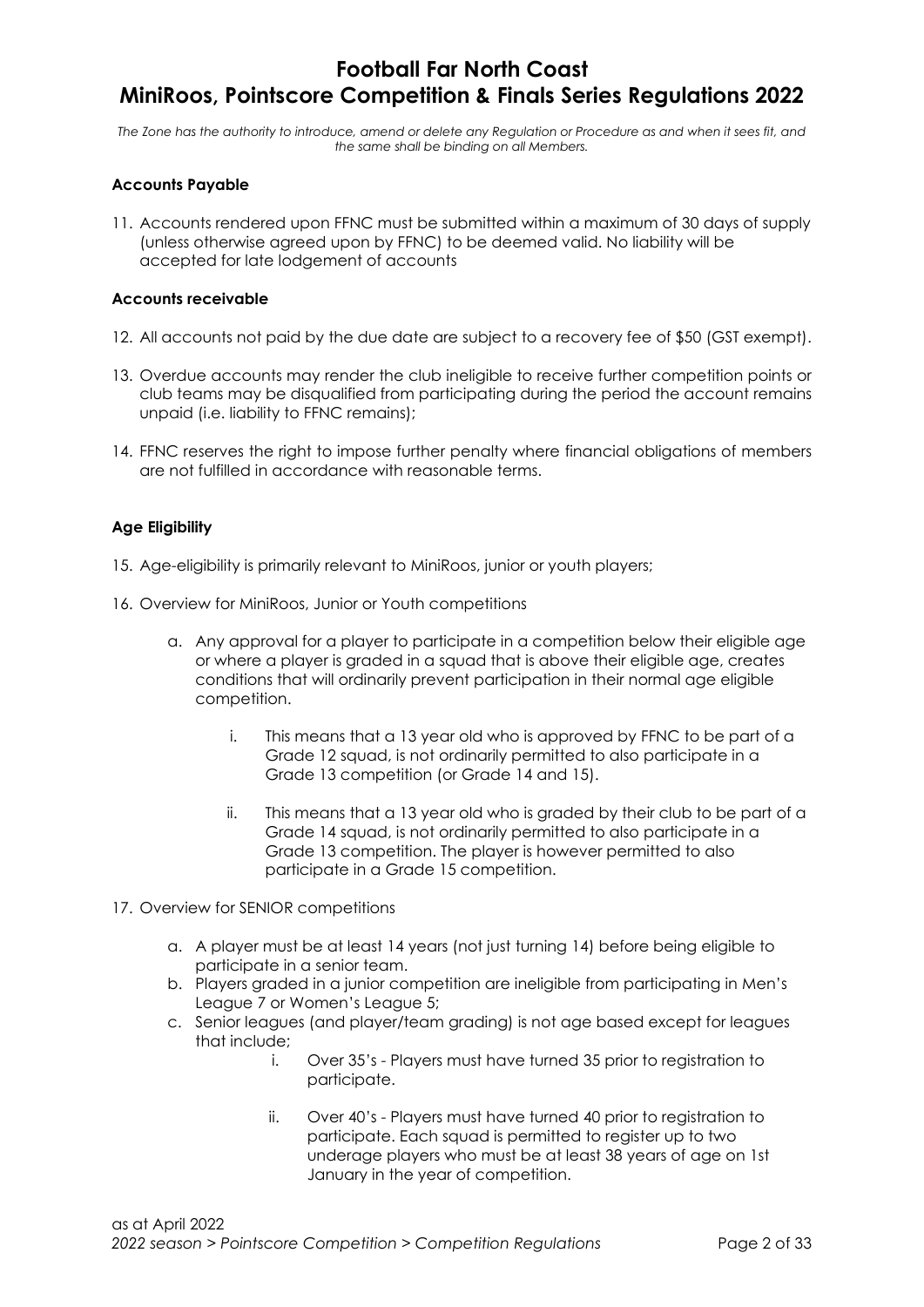The Zone has the authority to introduce, amend or delete any Regulation or Procedure as and when it sees fit, and the same shall be binding on all Members.

- iii. A junior participating in a senior league must be aged at least 14 years at the time of participation (and subject to regulations on frequency and other relevant issues).
- d. Age is not relevant when considering the grading of teams (or players) in senior leagues.

### Alternate Strip

- 18. The HOME team will be required to supply and wear an Alternate Strip in the first instance when a clash of playing strips exists;
- 19. If the HOME team is unable to wear an alternate strip in instances where a clash of playing strips exists, the AWAY team can wear an alternate strip if it is available.
- 20. If neither team is able to wear an alternate strip in instances where a clash of playing strips exists and the referee abandons the match, the recorded result of the match shall be subject to the determination of the Zone;
- 21. FFNC Competition Regulations have always included terms relevant to when an alternate playing strip must be worn and EVERY club must have an alternate strip available for all clubs teams and which has been approved by FFNC.
- 22. FFNC will impose a fine in the amount of \$75 per match on a HOME club that refuses to wear an alternate strip (or does not have one available to wear) when required.

## B

#### Borrowed Player

23. A Borrowed Player is an eligible player who participates in any team other than the one that they are registered/listed to participate.

#### 24. MiniRoos

- a. A MiniRoos player can participate in ANY other MiniRoos team for the club that they are registered with, as long as the player is age-eligible (\*)
	- i. (\*) Age-eligible means the age of the player by DOB for the calendar year in which the season exists.
	- ii. (\*) Age-eligible includes participation in a MiniRoos team/pool that is up to a maximum of TWO (2) years above the child's eligible age.
	- iii. This means that a player who turns 8 in the current calendar year can participate in Grade 8, 9 or 10 (unless the child has been given an exemption to participate in Grade 7 as an over-age player. In that case, the child is limited to participating in Grade 7)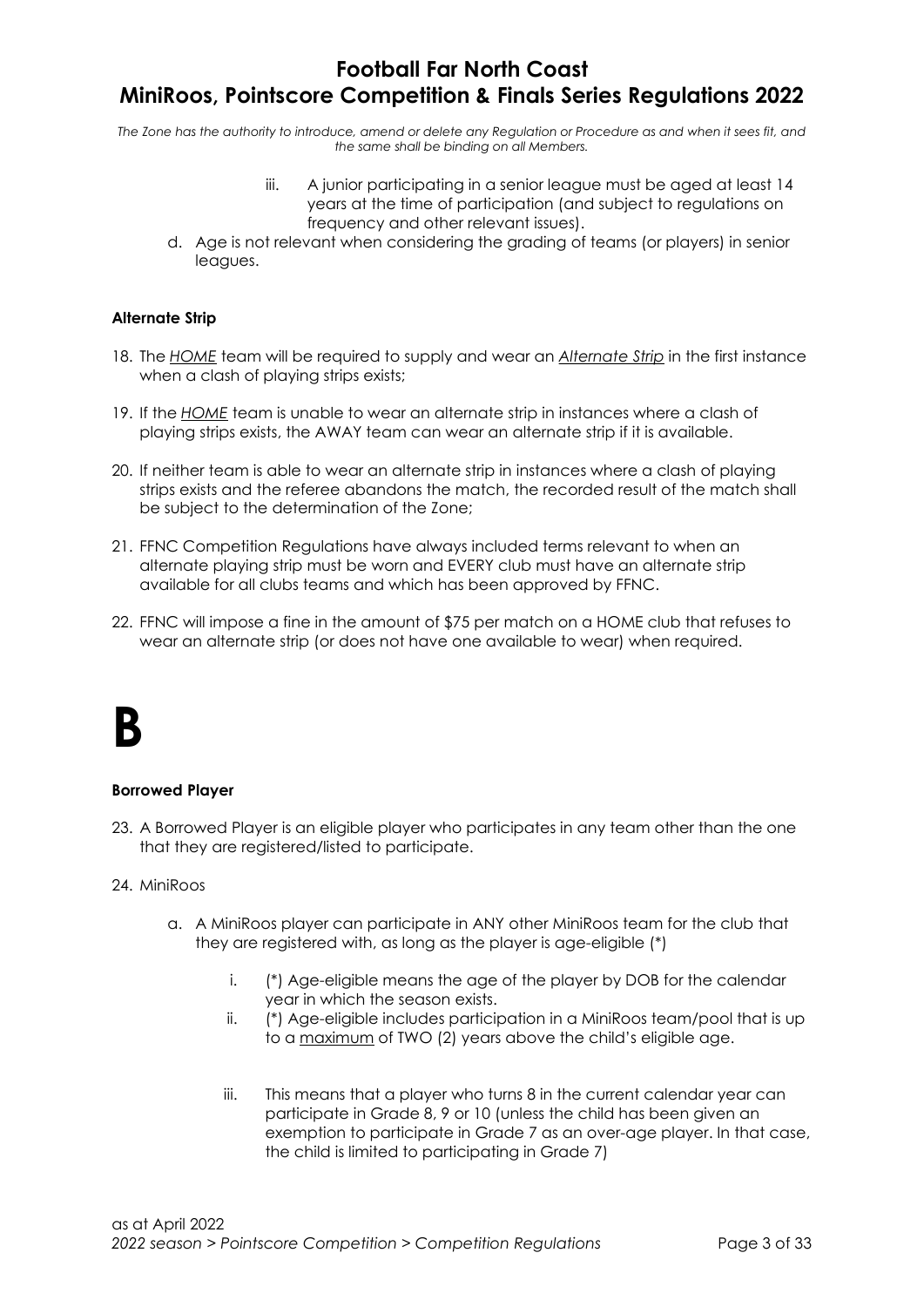The Zone has the authority to introduce, amend or delete any Regulation or Procedure as and when it sees fit, and the same shall be binding on all Members.

- iv. If an exemption is granted for a junior player to participate in a MiniRoos as an OVER-AGE player, the player is prohibited from subsequently also participating in any older age junior competition (or senior league) in the same season.
- 25. Junior Competitions (Mixed gender and girls)
	- a. A junior player can participate in a junior competition that is "up to a maximum of TWO (2) years" above their normal eligible age (\*\*)
		- i. (\*\*) If an exemption is granted for a junior player to participate in a junior competition as an OVER-AGE player, the player is prohibited from subsequently also participating in any older age junior competition (or senior league) in the same season.
	- b. The match sheet must be notated with "Borrowed" or "BP", or by notating the players registered/listed competition against their name for the relevant matches.
- 26. Senior Leagues
	- a. (\*) A junior player can participate in a senior league as long as they are aged at least fourteen (14) years at the time of the participation.
	- b. No senior team is permitted to have more than THREE (3) junior competition registered players participate in any given match (including being written on the match sheet).
	- c. If an exemption is granted for a senior player to participate in a "league that is more than two leagues below the player's last grading", the player is prohibited from subsequently also participating in any higher league in the same season.
	- d. The match sheet must be notated with "Borrowed" or "BP", or by notating the players registered/listed competition against their name for the relevant matches.

## C

#### Competition Scope/Format

- 27. FFNC shall determine the number of teams, format, composition and grading of all competitions.
- 28. Clubs shall be invited to nominate teams for each proposed competition not later than the date nominated by FFNC each season.
- 29. The grading of teams by FFNC will be determined following an assessment of:
	- a. Team nominations
	- b. Historical (i.e. previous season) team/club performance
	- c. Written submissions/evidence from member clubs and
	- d. Any matters determined as being relevant by FFNC.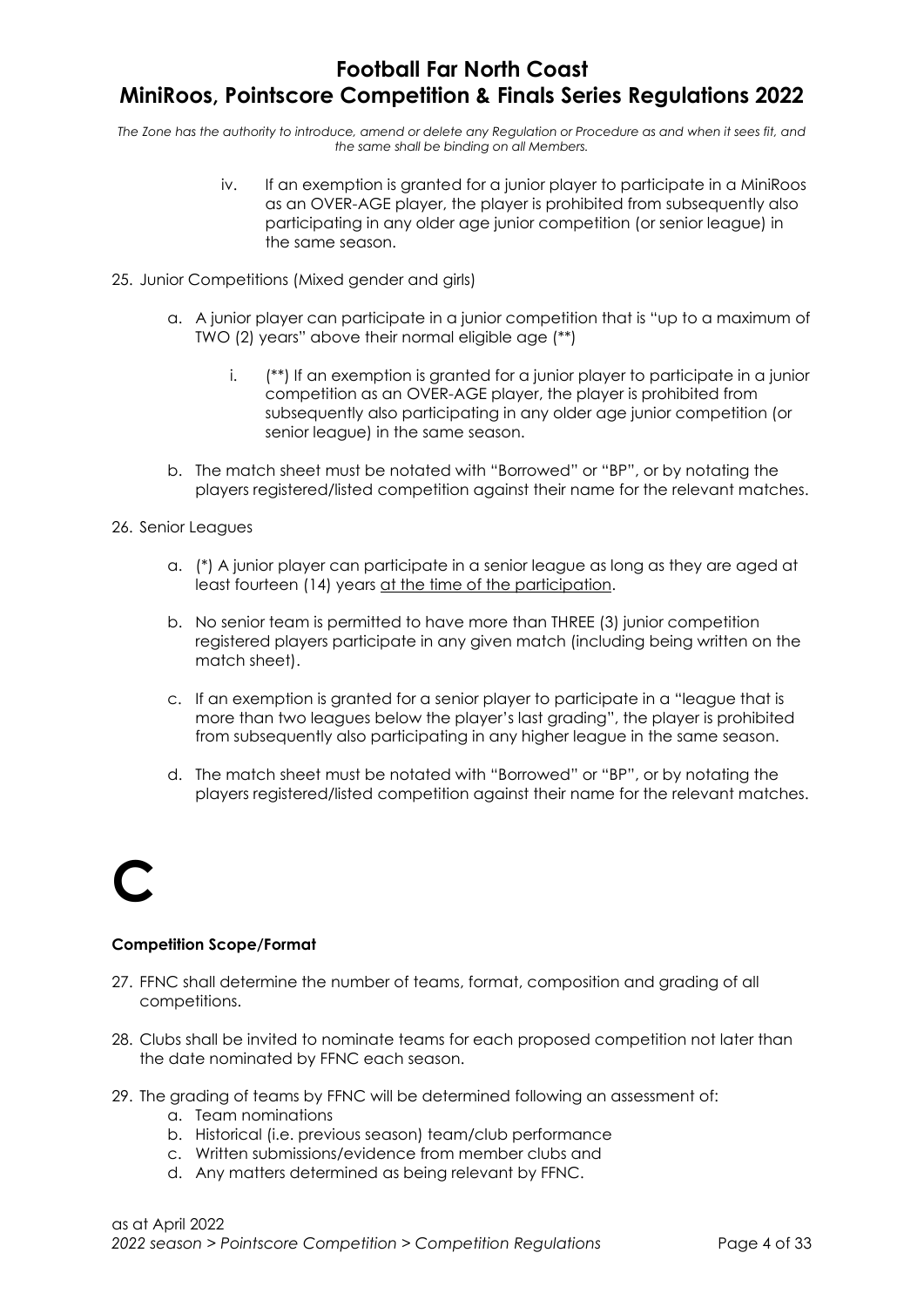## Football Far North Coast

## MiniRoos, Pointscore Competition & Finals Series Regulations 2022

- 30. Each year, FFNC will consider:
	- a. the number of Clubs capable of competing at any level; or having the potential to do so within a reasonable time frame;
	- b. the need for strong, viable and attractive competitions;
	- c. the need to adequately cover the major population centres of the Zone and surrounding areas; and
	- d. any other factors which the Zone deems relevant in the circumstances of promoting the game within the zone.
- 31. Senior Leagues
	- a. A maximum of TEN (10) teams will ordinarily be accepted in each individual SENIOR league, with a maximum of 18 rounds (18 games per team) to ordinarily apply in the pointscore competition.
	- b. A minimum of FOUR (4) teams will be considered in any one senior league.
	- c. The objective is for each league to consist of TEN (10) teams (or NINE (9) teams plus a BYE)
	- d. The ranking of leagues will apply as follows (\*subject to team nominations received);
		- i. Men's leagues (by descending ranking)
			- i. Premier
			- ii. Championship
			- iii. One
			- iv. Two
			- v. Three
			- vi. Four
			- vii. Five
			- viii. Six (\*)
			- ix. Seven (\*)
		- ii. Women's leagues (by descending ranking)
			- i. Premier
			- ii. Two
			- iii. Three
			- iv. Four
			- v. Five (\*)
	- e. If a suitable number of teams cannot be achieved in any league, FFNC may create a combined league for any part of or for the entirety of the season (e.g. a combined Men's League 1/2);
- 32. Junior Competitions (Mixed gender and girls)
	- a. A maximum of EIGHT (8) teams is the preferred number in each individual JUNIOR competition, with a maximum of 14 rounds (14 games per team) to ordinarily apply in the pointscore competition.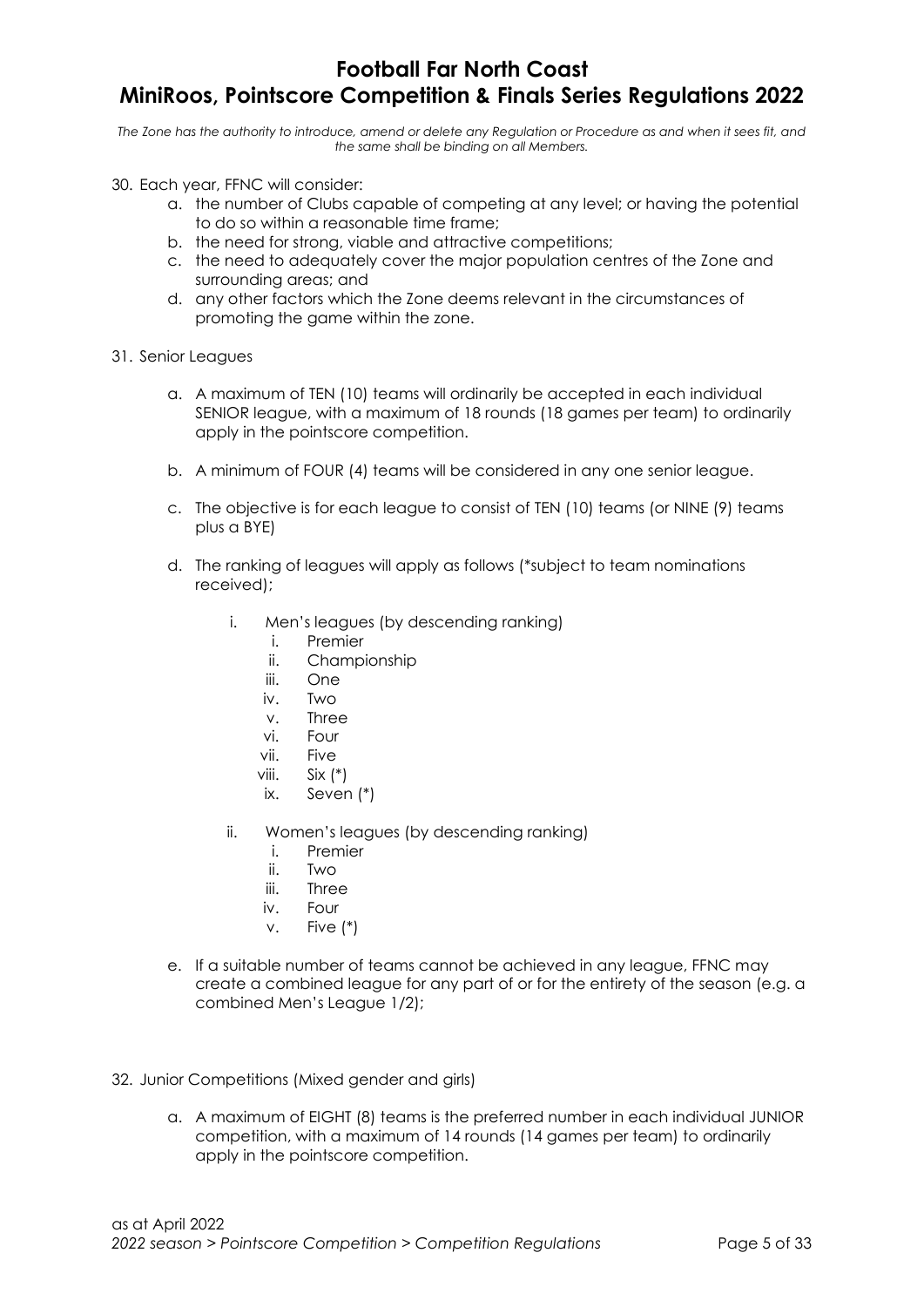- b. A minimum of FOUR (4) teams will be considered in any one junior competition.
- c. A maximum of 14 pointscore games for each team in each junior competition will ordinarily apply regardless of how many teams exist in any given competition.
- d. The ranking of junior competitions will apply as follows (\*ALL competitions are subject to team nominations received);
	- i. Grade 16 Division 1
	- ii. Grade 16 Division 2
	- iii. Grade 15 Division 1
	- iv. Grade 15 Division 2
	- v. Grade 14 Division 1
	- vi. Grade 14 Division 2 and Division 2 (North)
	- vii. Grade 13 Division 1
	- viii. Grade 13 Division 2 and Division 2 (North)
	- ix. Grade 12 Division 1
	- x. Grade 12 Division 2 and Division 2 (North)
	- xi. Grade 12 Division 3
	- ii. Girls (\*ALL competitions are subject to team nominations received);
		- i. Grade 16
		- ii. Grade 15
		- iii. Grade 14
		- iv. Grade 13
		- v. Grade 12
- 33. Promotion and Relegation
	- a. Promotion and relegation shall apply between senior leagues at the discretion of FFNC.
	- b. The general principle is that clubs that have a team that finish in the "top 2" of a league will ordinarily be promoted to the next relative highest league in the following season. Promotion (i.e. grading upwards) is based on a broad assessment of teams from each respective club. Grading of players is fundamentally a club responsibility, noting that the grading of teams can create a "shuffle effect". For example, a club team promoted may have the impact of keeping a second club team in a higher league than which it would appear suited. A club is not permitted to have more than one team in any one senior league.
	- c. Conversely, the general principle is that clubs that have a team that finish in the "bottom 2" of a league will ordinarily be relegated to the next relative lowest league in the following season.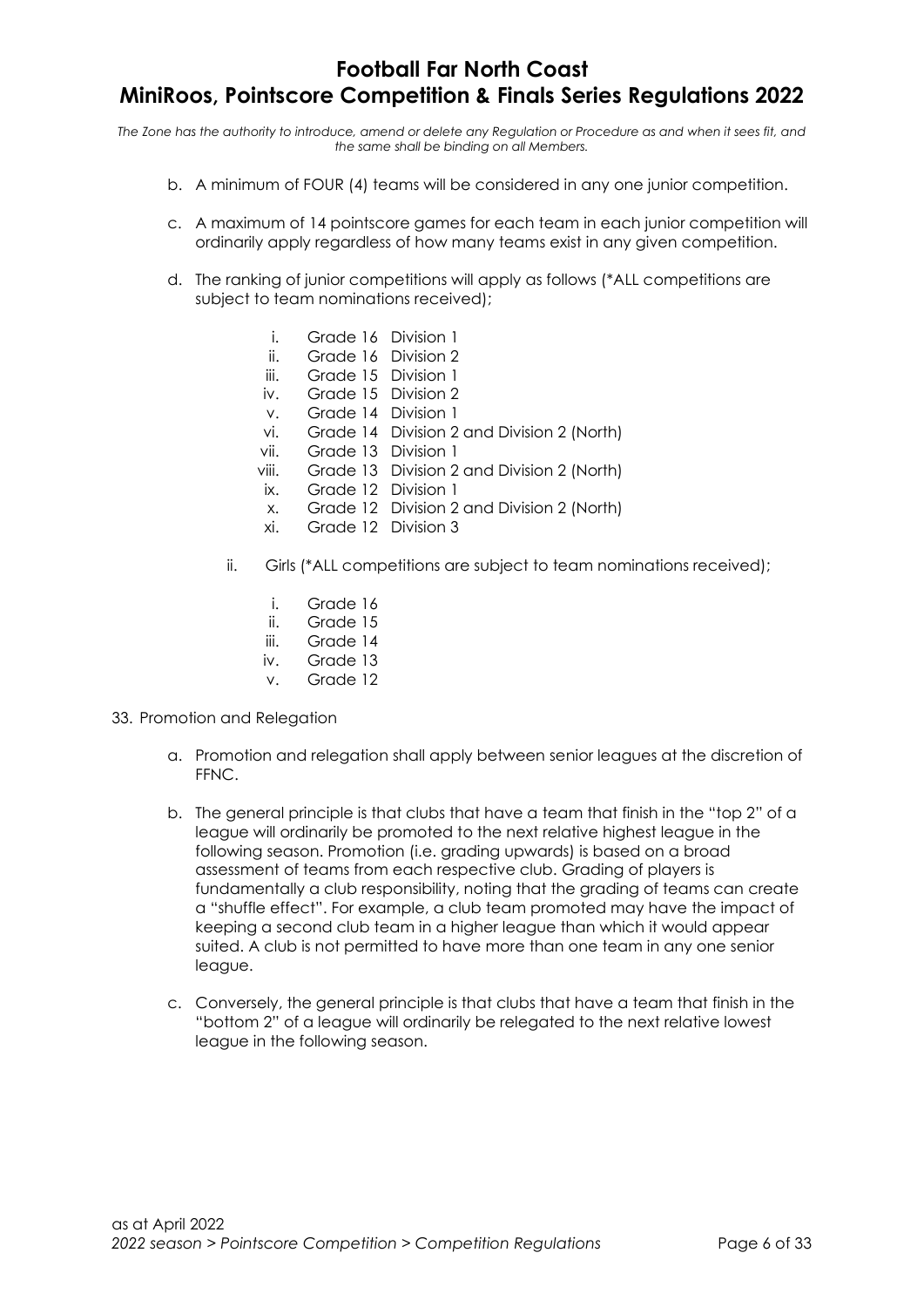The Zone has the authority to introduce, amend or delete any Regulation or Procedure as and when it sees fit, and the same shall be binding on all Members.

# D

### Duration of Matches and Number of Players

34. A match must be of two equal periods as indicated below:

| Grade           | Max no. of Players on the field | <b>Match Duration</b> |
|-----------------|---------------------------------|-----------------------|
| Grade $6$ & $7$ | 4 a side (with no goalkeepers)  | 2 x 20 min. halves    |
| Grade 8 & 9     | 7 a side                        | 2 x 20 min. halves    |
| Grade 10 & 11   | 9 a side                        | 2 x 25 min. halves    |
| Grade 12        | 11 a side                       | 2 x 25 min. halves    |
| Grade 13 & 14   | 11 a side                       | 2 x 30 min. halves    |
| Grade 15 & 16   | 11 a side                       | 2 x 35 min. halves    |
| Grade 17 & 18   | 11 a side                       | 2 x 40 min. halves    |
| All Age         | 11 a side                       | 2 x 45 min. halves    |

- 35. In the event of a match commencing after the scheduled time, the referee shall reduce the total duration of the match by the time lost and divide both halves equally. The referee shall advise each team to this effect before the commencement of play. This shall not apply to Premier League matches or final series matches unless extraordinary circumstances are deemed to exist;
- 36. Injury or other stoppage time does not apply in Football Far North Coast competitions, except for extraordinary circumstances as determined and authorised by Football Far North Coast;
- 37. Substitutes/Interchange
	- a. Grade 6 to 11 no interchange limit;
	- b. Grade 12 to 14 maximum of three (3) interchange players with unlimited interchanges;
	- c. Grade 15 to 18 maximum of five (5) interchange players with unlimited interchanges;
	- d. Women's League maximum of five (5) interchange players with unlimited interchanges;
	- e. Men's Leagues maximum of five (5) interchange players with unlimited interchanges;
- 38. Half-time Interval
	- a. All Junior Competitions five (5) minutes maximum
	- b. All Senior Leagues ten (10) minutes maximum

#### Duty Officers

- 39. Every Club shall appoint a minimum of one Duty Officer per field for HOME matches regardless of league/grade. This includes matches where the HOME team is playing a neutral venue;
- 40. All Men's Premier League, Men's Championship and Women's Premier League teams shall appoint at least one Duty Officer for ALL matches in which they are playing (home AND away);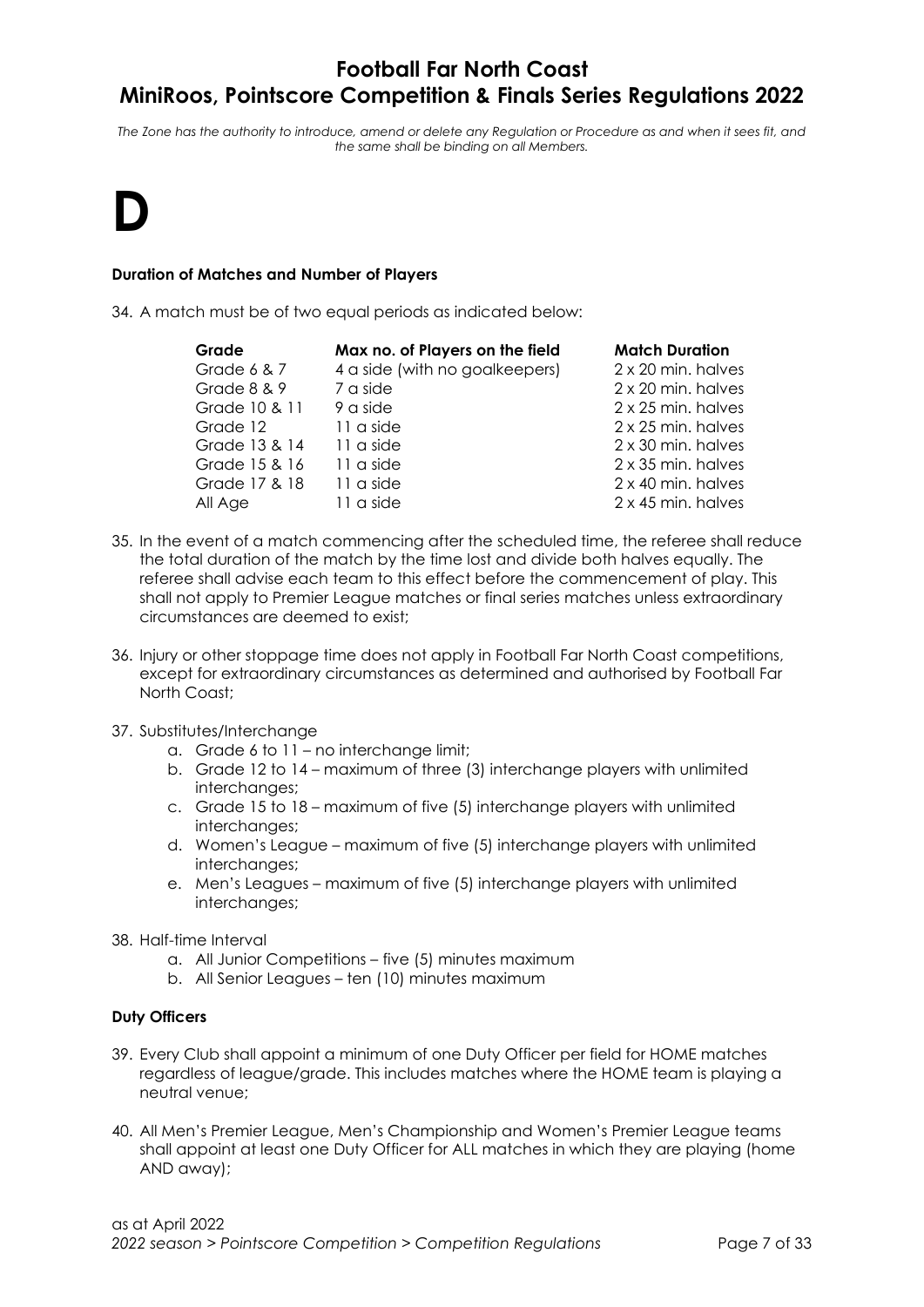The Zone has the authority to introduce, amend or delete any Regulation or Procedure as and when it sees fit, and the same shall be binding on all Members.

- 41. The Duty Officer MUST wear a Duty Officer vest (or other suitable brightly coloured vest) at all times and be very visible;
- 42. The Duty Officer MUST be at least 18 years of age and cannot be involved in any other activity (i.e., coach, manager, canteen, etc.) whilst acting in this capacity;
- 43. The Duty Officer shall not be affected by alcohol and must not consume alcohol whilst performing official duties;
- 44. The Duty Officer duties may include;
	- a. If an official referee is not present, ensure that a referee is arranged either by the HOME team or by consent of the two teams playing;
	- b. Escort the designated match officials to and from the playing field and ensure their safety at all times;
	- c. Source an alternate strip for the HOME team, if required;
	- d. Encourage spectators to comply with the Spectator's Code of Behaviour;
	- e. Direct and assist an ambulance if called to attend to a player or any other person;
	- f. Be of assistance wherever possible to encourage appropriate behaviour at the venue;
- 45. The Duty Officer shall remain passive at all times when acting in the role, including during the match (i.e. not yelling at players or match officials).
- 46. All clubs involved in the sale of alcohol shall comply with all liquor licensing laws and any further requirements of the Zone. FFNC recommends a designated area to be nominated for the consumption of alcohol and specifically prohibits the consumption of alcohol within ten (10) metres of the proximity of the Technical Area;
- 47. FFNC specifically prohibits the sale of alcohol during Miniroos and junior competition matches.
- 48. Smoking is banned in spectator areas at sports grounds and other recreational areas when they are being used for an organised sporting event (Section 6A of the Smoke-free Environment Act 2000).
- 49. Failure to comply with any of the above regulations may incur fines/penalties as per Appendix A or prosecution by regulatory authorities;



## **Eligibility**

#### 50. Miniroos

a. Each player is required to be registered in Play Football based on the age that they turn in the current calendar year;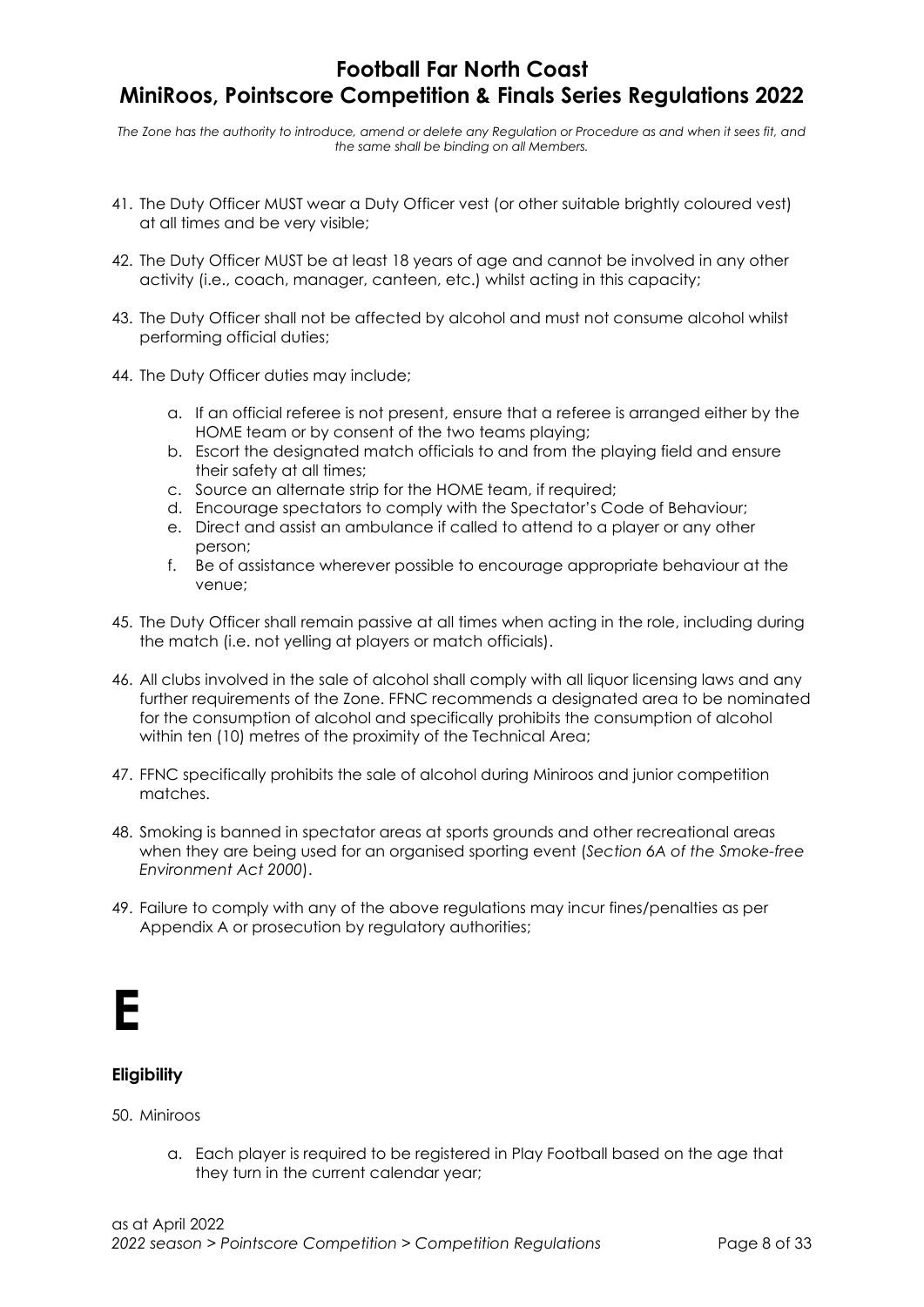- b. A child must be (or turning) "at least" FIVE (5) years of age in the current calendar year to be able to register (and participate);
- c. A MiniRoos player is eligible to participate in any club team to which they are age eligible (subject to other conditions set out within these regulations); For example, a player who is seven (7) years old can participate in ANY of the club's Grade 7, 8 or 9 teams;
- d. MiniRoos teams (unless specifically nominated as female only) are mixed gender;
- 51. Senior Leagues and Junior Competitions
	- a. Applications for an exemption MUST be lodged with the Zone with the Team Nominations or prior to the registration and grading of the player.
		- i. Players may NOT participate until written approval is received from the Zone.
	- b. Participation is deemed to be "name on the match sheet";
	- c. If a club has more than one team in any league/grade, players are not permitted to play across from one team to the other within the one league/grade.
- 52. Junior Competitions (Mixed gender and girls)
	- a. A Junior players' grade eligibility will primarily be determined by the age they turn during the calendar year. (i.e. If a player turns 12 between 1st January and 31st December of the current calendar year, they are AGE eligible to participate in Grade 12, 13 or 14 – subject to any other components of competition regulations);
	- b. Clubs may register/list a junior player in a team that is a maximum of TWO years of age (i.e. grade) above the normal eligible age (grade) for the player.
	- c. Clubs must apply for an exemption in all circumstances where a player is not age eligible, or otherwise eligible, to participate.
	- d. Each application for an exemption will be judged on its own merits. Determination of approval will be based on the following scope (at the discretion of The Zone):
		- i. Maximum of two over age players per team;
		- ii. No more than six months over age (unless medical support is provided);
		- iii. The team in which an over-age player is registered will be graded in division ONE (if a division two or three exists in the same age group);
		- iv. If the Club has more than one team in the division or age grade, the over age player(s) is to be registered in the highest graded team, unless specific evidence and approval exists to the contrary.
	- e. If a child is registered in an age group older than that for which they are eligible they are not eligible to play in their normal eligible age group without being officially transferred to that age group (i.e. a child that turns 10 this year who is registered in a Grade 11 team CANNOT participate in a Grade 10 team);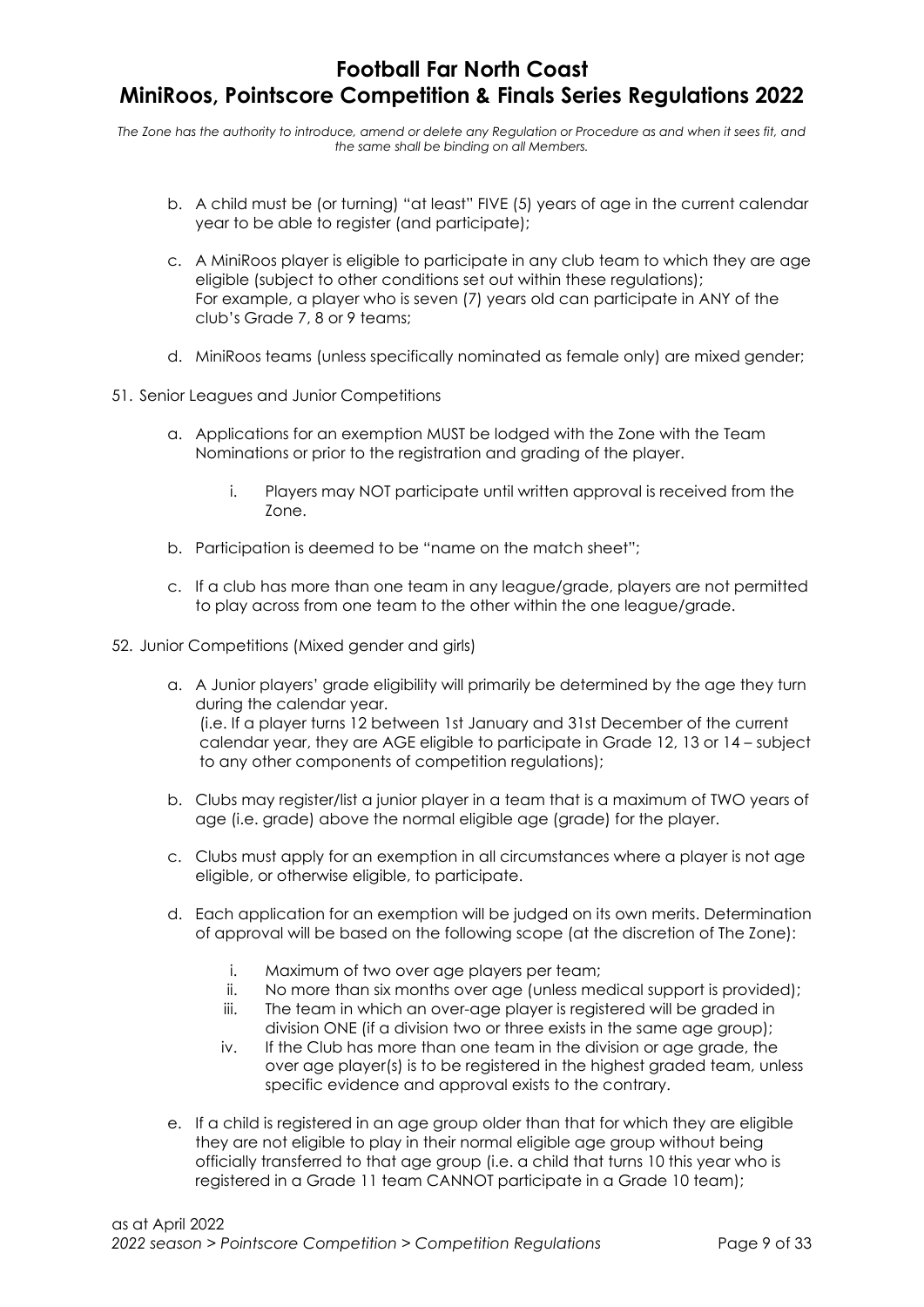- f. A junior player up to the age of fourteen (14) may act as a borrowed player in a team that is up a maximum of two years above their eligible age without the need for an exemption;
- g. Any junior borrowed player who plays in any part of a match in the same higher junior age grade more than six times during the pointscore competition (finals series is a separate competition) will be re- registered to that higher junior age grade team and therefore becomes ineligible to participate in their originally registered/listed grade;
- h. Any junior who plays in any part of a match in the same senior league more than six times during the pointscore competition (finals series is a separate competition) will be re-registered to that senior league team and therefore becomes ineligible to participate in their originally registered/listed grade;
- i. Any player who has been re-registered to a higher grade or senior league cannot be transferred back to their original junior grade;
- j. A junior player who is approved to register in a team as an over-age player cannot subsequently participate in either;
	- i. A younger age grade (even if the player is otherwise age eligible to participate in that grade)
	- ii. A senior league (i.e. players aged 14 or older);
- k. A junior male player aged 14, 15 or 16 (at the time of the match) can ordinarily participate in a senior male league (subject to any conditions or exemptions that otherwise apply);
- l. A junior female player aged 14, 15 or 16 (at the time of the match) can ordinarily participate in a senior female league (subject to any conditions or exemptions that otherwise apply);
- m. A maximum number of 14 players (Grades 12 14) are eligible to participate in any one fixture (including being written on a match sheet), regardless of the number of registered
- n. Failure to comply with any of these Regulations may incur fines and/or penalties such as loss of points;
- 53. Senior Leagues
	- a. Any player playing in a higher league than their registered/listed team (or a junior acting as a borrowed player), must have their normal registered/listed league/grade noted on the match sheet (against their name);
	- b. Any senior borrowed player who is listed on the match sheet in the same higher league more than six times during a pointscore competition (finals series is a separate competition) will be re-registered to the higher league team (refer to "7 up Rule" in "Grading";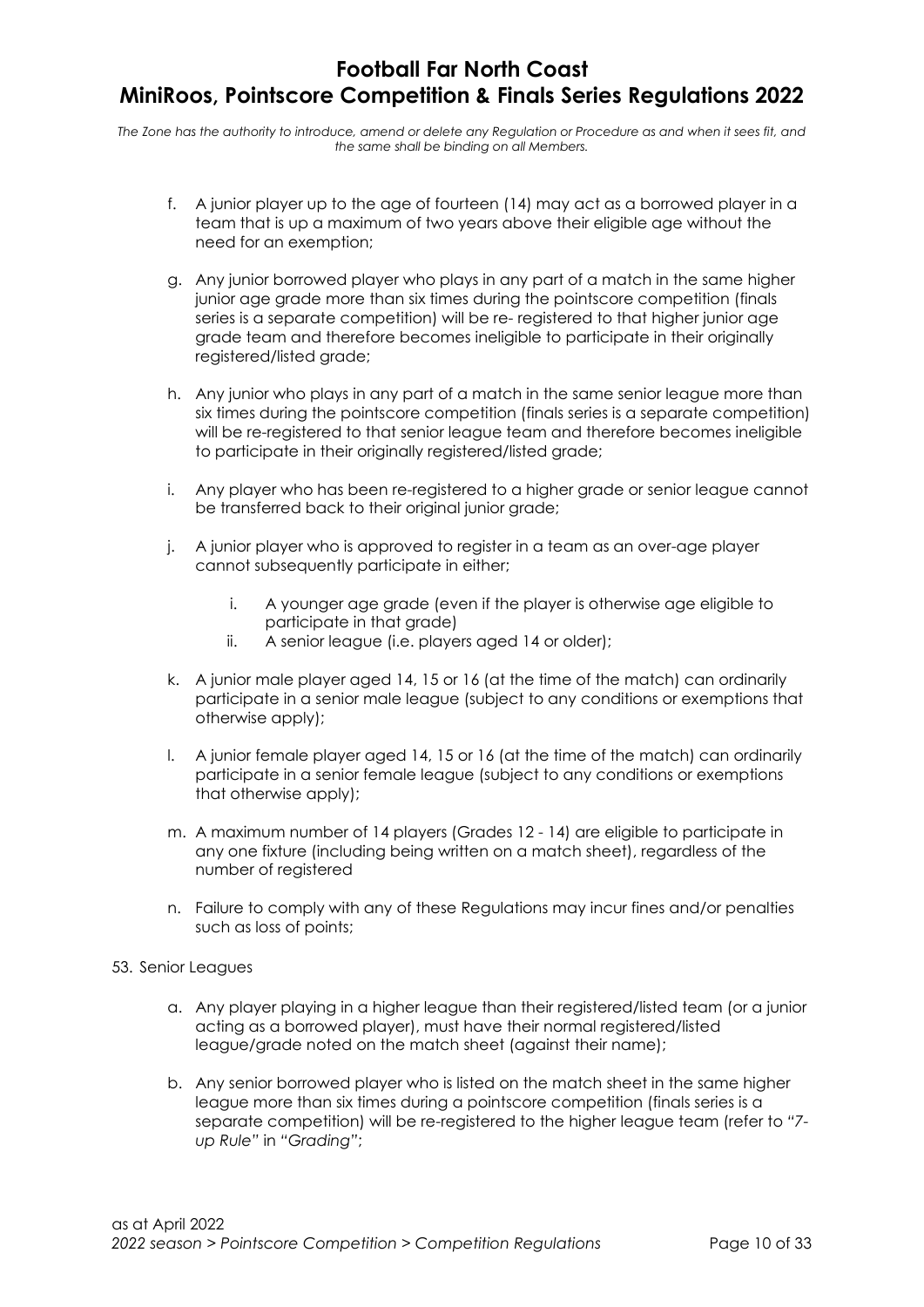- c. Any junior borrowed player who is listed on the match sheet in the same senior league more than six times during the pointscore competition (finals series is a separate competition) will be re-registered to that senior league team (refer to "7 up Rule" in "Grading";
- d. Any player who has been re-registered to a higher league (or a junior player reregistered to a senior league) cannot be transferred back to a lower league or junior grade;
- e. A junior player must have already turned 14 BEFORE they participate in senior football.
- f. No senior team is permitted to have more than THREE (3) junior registered players participate in any given match (including being written on the match sheet);
- g. A maximum number of 16 players (Grade 15 Senior Leagues) are eligible to participate in any fixture (including being written on a match sheet), regardless of the number of registered/listed players in a given team.
- h. Over 35's Players must have turned 35 prior to participation.
- i. Over 40's Players must have turned 40 prior to participation. Each squad is permitted to register up to two underage players who must be at least 38 years of age on 1st January in the year of competition.
- j. Failure to comply with any of these Regulations may incur fines and/or penalties.
- 54. Eligibility for Junior Finals Series (also subject to specific regulations for JUNIOR Competitions)
	- a. All participating players must be registered in accordance with Competition Regulations and must not be subject to a current suspension;
	- b. Players shall be eligible to participate in the final series in:
		- i. The team in which they are registered; or
		- ii. Any higher grade (age) team.
	- c. There is NO minimum number of games (i.e. participation) to establish eligibility for a Finals Series, however participation should be considered within the spirit of fair and reasonable participation. This means that more skilled players from any lower league should not participate (nor any junior player) at the expense of players registered within the team.
	- d. Failure to comply with any of the above Regulations may incur fines and/or penalties.
- 55. Eligibility for Senior Finals Series (also subject to specific regulations for SENIOR Leagues)
	- a. All participating players must be registered in accordance with Competition Regulations and must not be subject to a current suspension;
	- b. Players shall be eligible to participate in the final series in any higher league team as well as their own eligible league;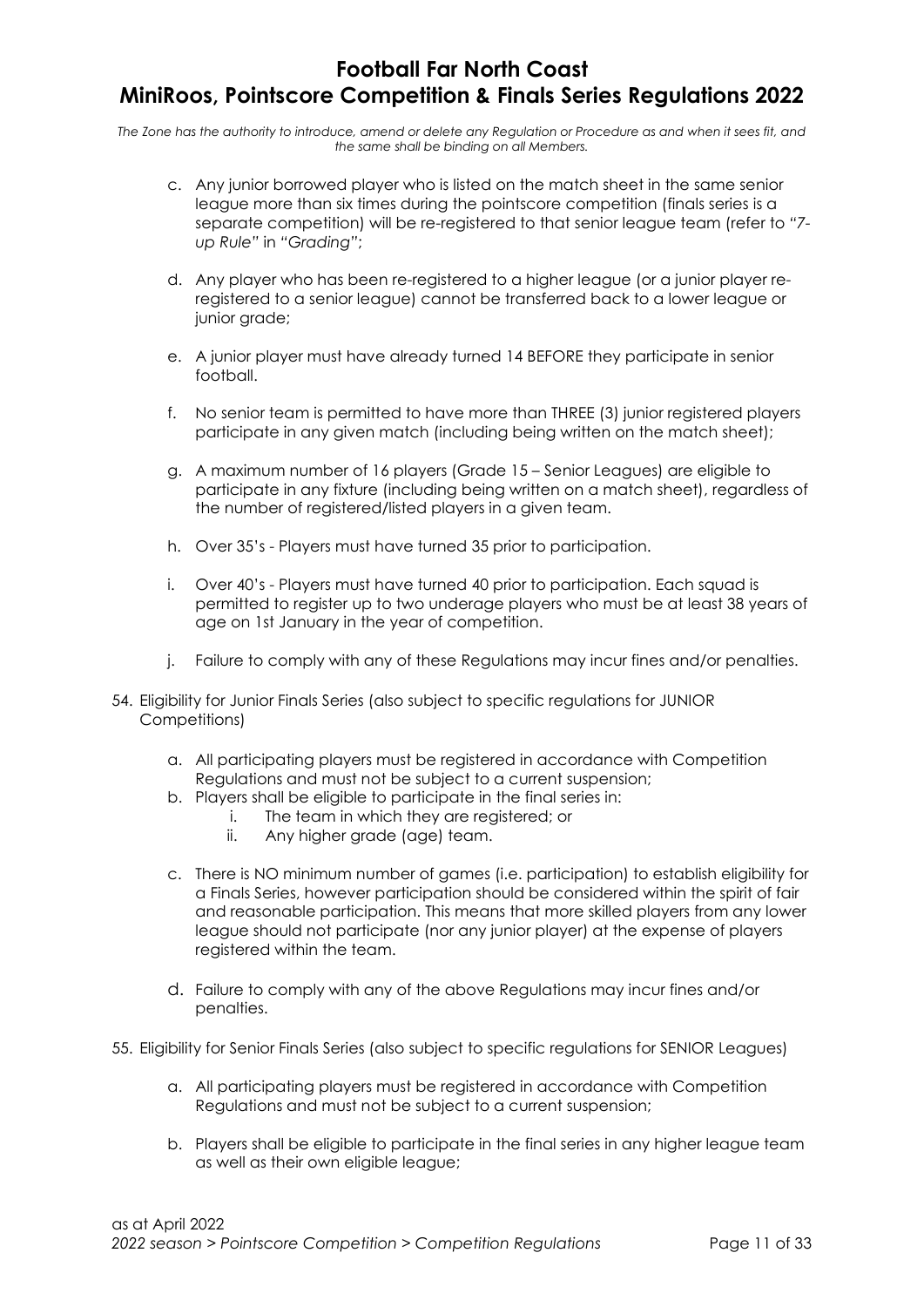The Zone has the authority to introduce, amend or delete any Regulation or Procedure as and when it sees fit, and the same shall be binding on all Members.

- c. A junior player (aged 14 years or older on the date of the match) is eligible to participate in any senior league (unless specifically excluded due to regulation or FFNC notification);
- d. There is NO minimum number of games (i.e. participation) to establish eligibility for a Finals Series, however participation should be considered within the spirit of fair and reasonable participation. This means that more skilled players from a lower league or junior grade should not participate at the expense of players registered within the team;
- e. Failure to comply with any of the above Regulations may incur fines and/or penalties.

#### Across Leagues/Grades

#### 56. MiniRoos

- a. MiniRoos players (i.e. Grades 6 to 11) may play for any MiniRoos team within their own club, consistent with their age and gender eligibility.
- b. A MiniRoos, junior or youth registered player can ordinarily participate in the grade that corresponds with the age the child turns in the current calendar year or any other grade that the child is eligible to participate (see "Eligibility");
- c. A Miniroos player IS permitted to play "across" same age Miniroos pools (e.g. can play in Grade 11 Kewell pool and Grade 11 Cahill pool), consistent with their age and gender eligibility;
- 57. Junior competitions (Mixed gender and girls)
	- i. A junior player can be registered in ONE team, ONE competition for which they are eligible.
	- ii. A junior player may not play "across" the same age divisions within the one age grade (e.g. between Grade 12/2nd Division to Grade 12/1st Division, or vice versa)
	- iii. A junior female player may register in ONE of either the junior mixed grade or junior girls grade within their club for which their date of birth makes them eligible and subject to regulations criteria, can participate in both competitions. (e.g. a girl turning 14 in the calendar year may register in either a Grade 14 Mixed or Grade 14 Girls team and subject to regulations criteria, can participate in both competitions);

#### 58. Senior Leagues

a. If a club has more than one team in any senior league, players are not permitted to play across from one team to the other within the one (i.e. same) league.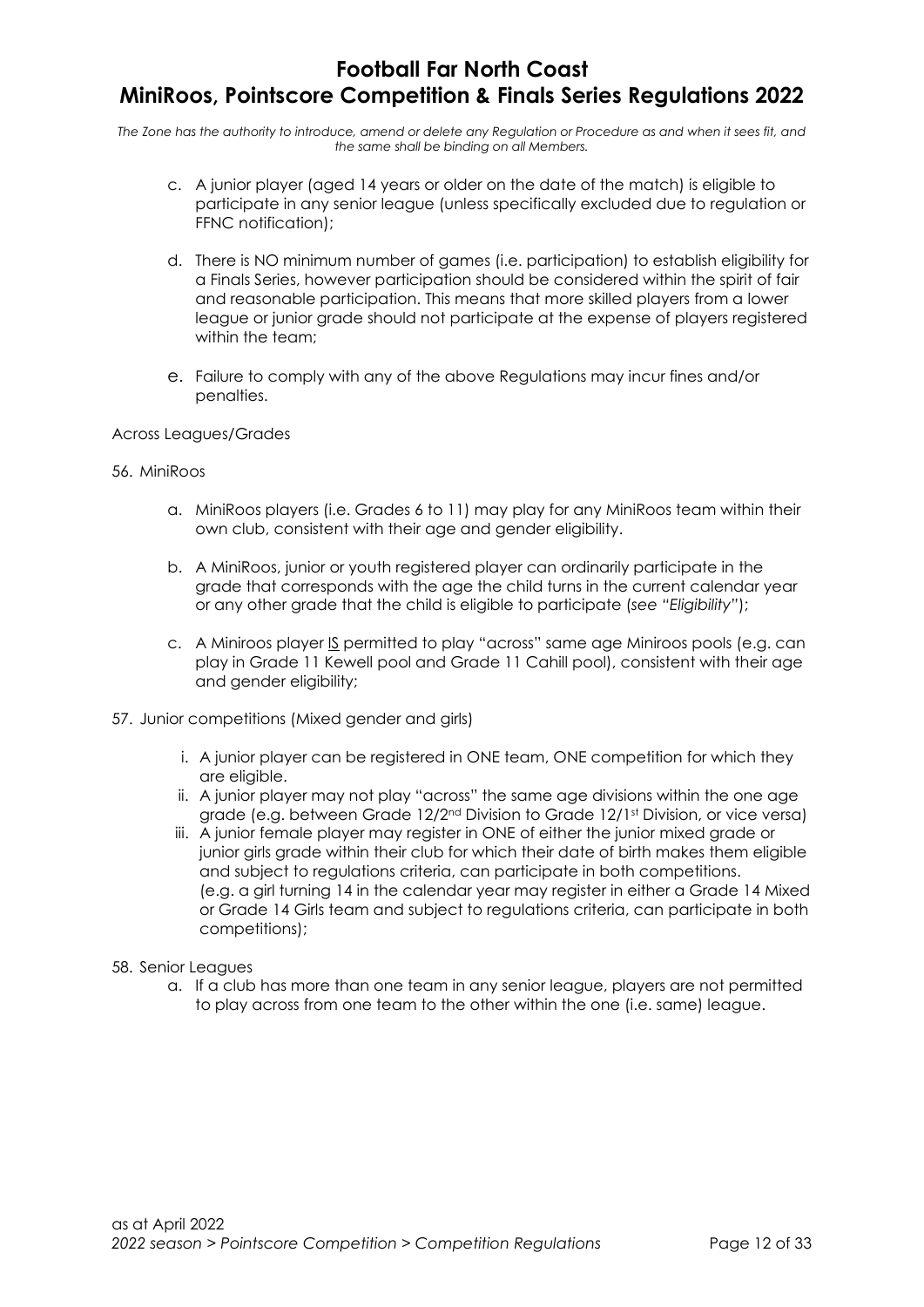The Zone has the authority to introduce, amend or delete any Regulation or Procedure as and when it sees fit, and the same shall be binding on all Members.

## F

## Facilities and Equipment

59. Playing Fields and Venue

- a. All goalposts or portable equipment must be adequately and securely fastened to the ground;
- b. Clubs shall, on seeking affiliation/membership to the Zone, submit details of their playing fields and the Zone shall have the discretion to require any alterations to the playing venue (e.g. location of technical areas, quality of field surface);
- c. There should be available at each Club a suitable area in which the Referees can rest and leave their belongings while on the pitch. This area should contain some seating as well as being lockable;
- d. All grounds must be roped, or a suitable barrier provided along the full length of the side of the field containing the technical area. The barrier or rope should be located a minimum of 2 metres from the touchline.
- 60. Playing Strips
	- a. All strips, including alternate strips, are to be registered with and approved by the Zone each season;
	- b. All competitive team shirts shall be individually numbered, and the number of the shirt worn by each player must correspond with the name and number listed on the Match Sheet for that person;
	- c. The numbers on the back of shirts must be one solid colour in complete contrast to the basic colours of the shirt, and where the shirt pattern may impair clear identification of the number from a distance of 100 metres, then the number must be placed on a plain coloured panel.
	- d. All player shirts (including the goalkeeper) MUST have a number on the back of the shirt.
	- e. All players taking the field shall be in full Club/team strip, including shirt (with clearly visible number), shorts and socks, when participating on the field as a player or in the Technical Area as an interchange player;
	- f. The HOME team will be required to supply and wear an Alternate Strip in the first instance when a clash of playing strips exists (refer to "Alternate Strips");
	- g. If a team finds it necessary to wear a strip that is not registered with and approved by the Zone for their club (e.g. borrows an alternate strip) approval is required from the Zone or the Match Official prior to the match;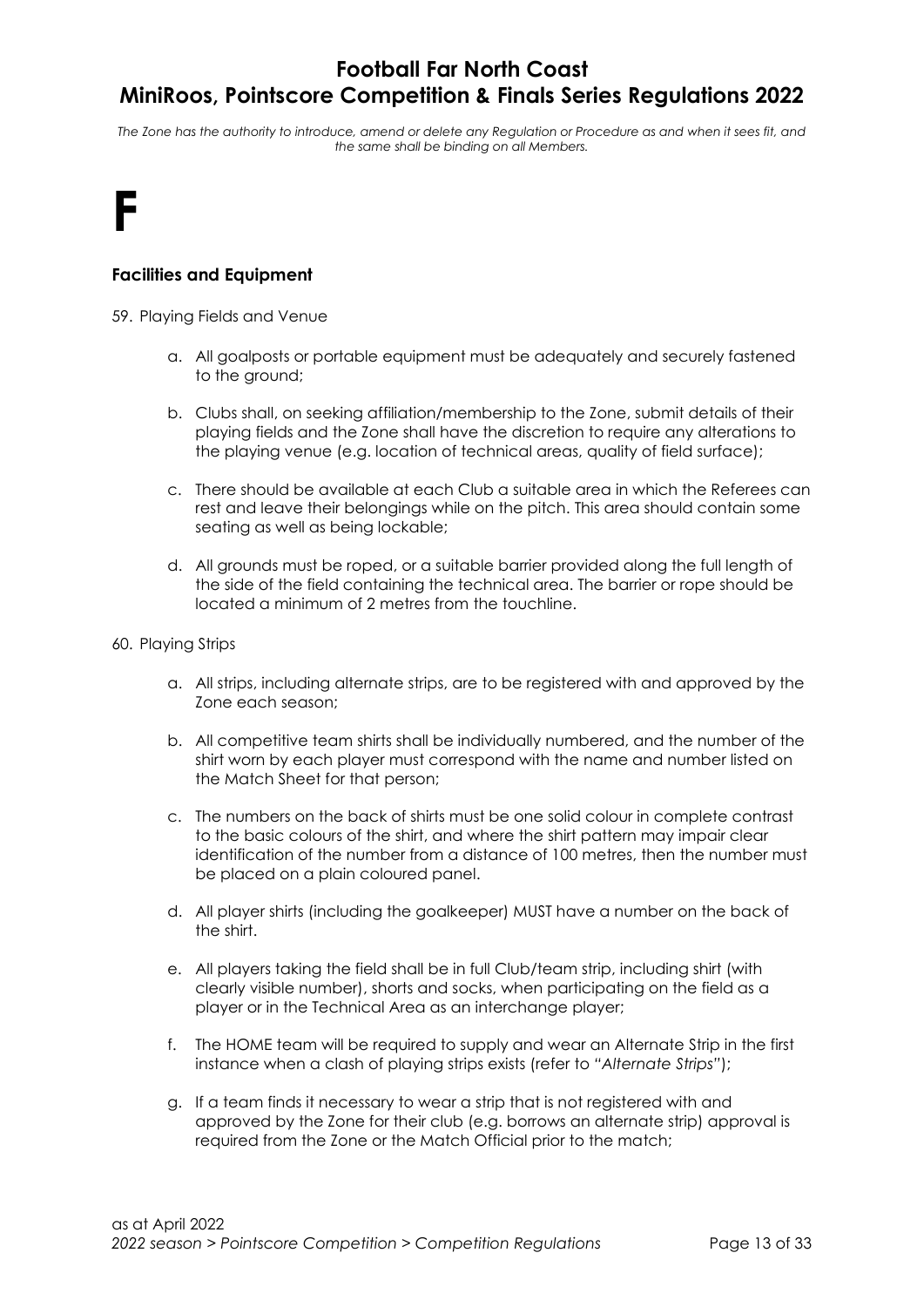The Zone has the authority to introduce, amend or delete any Regulation or Procedure as and when it sees fit, and the same shall be binding on all Members.

- h. The strip worn by goalkeepers must be different from the outfield players on both teams and also the match officials.
- i. The referee is obliged to recognise where there is a clash of playing strips and to enforce the terms of Law 4 (FIFA Laws of the Game);
- j. FFNC will impose penalties (Refer Appendix A) for breaches to any aspect of these regulations.
- k. See also "Alternate Strips"
- l. Failure to comply with any of the above Regulations may incur fines and/or penalties as per Appendix A;
- 61. Match Balls
	- a. All Match Balls shall be of materials approved by FIFA. The following sizes will apply;

| Grade 6 to 9 inclusive     | Size 3  |
|----------------------------|---------|
| $Cradd 10 to 12$ inclusive | $C = 4$ |

- ii. Grade 10 to 13 inclusive Size 4 iii. Grade 14 to 16 inclusive Size 5
- iv. All senior leagues Size 5
- 

#### 62. Field of Play

- a. Field markings and set up shall be as per FIFA Laws of the Game.
- b. Non-compliance with directives issued for tunnel and technical areas at Grand Finals may incur a penalty and/or fine as per Appendix A.
- c. Grade 12 Corner Kicks
	- i. Corner kicks are to be taken on the goal line at a point 9.15 metres in from the corner on the side of the field which the ball went out.

#### 63. Player Interchange

- a. Interchange of players exists for ALL matches (competitive and non-competitive)
- b. All player interchanges shall take place upon the approval the referee.
- c. A player interchange is made when the ball is out of play or at a stoppage in play and for which the following conditions shall be observed:
	- i. The player leaving the field shall do so from the closest point to where they are at the time of the interchange request;
	- ii. The player entering the field shall only do so when the player leaving the field has left the field of play.
	- iii. Interchange players remain subject to the authority and jurisdiction of the referee.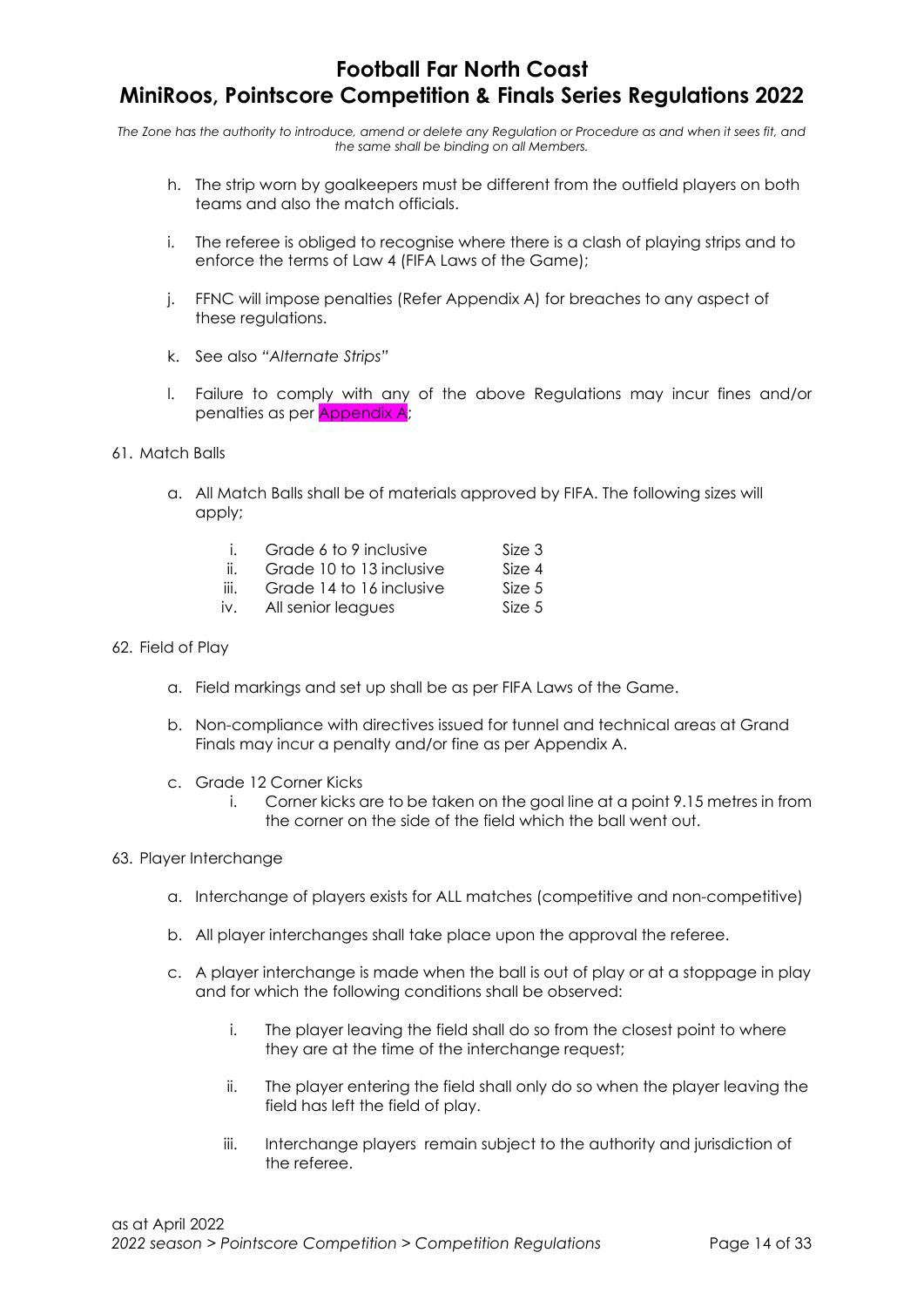The Zone has the authority to introduce, amend or delete any Regulation or Procedure as and when it sees fit, and the same shall be binding on all Members.

- d. There is no maximum number of player interchanges that can be made during a match (with approval from the referee). A player who has been replaced may return to the field in the place of a player currently on the field.
- e. There is no time added on or allowance made to a match duration due to interchanges, regardless of how many interchanges are made or when they occur.
- f. The referee has the authority to refuse an interchange.

### 64. Technical Areas

- a. A technical area must be marked for all competitive junior and senior teams, both of which are to be on the same side of the field.
- b. The technical area is the area that is defined along the length of the benches plus one metre each side of the benches, extending in front of the benches to no closer than one metre from and parallel to the touchline. It can extend behind the bench area as far as necessary.
- c. The Technical Area (TA) is to be occupied by a maximum of:
	- i. Grade 12 14: three (3) interchange players and two (2) registered team officials.
	- ii. Grade 15 Senior: five (5) interchange players and two (2) registered team officials.
	- iii. Men's/Women's Premier League: five (5) interchange players and three (3) registered team officials.
- d. The participants in the Technical Area are subject to the jurisdiction of the Referee, Assistant Referees, and 4th Official before during and after the match, as per the FIFA Laws of the Game. Regulations and authority of FFNC also specifically apply to all persons within the vicinity of the Technical Area.
- e. All participants must conduct themselves in a responsible manner at all times.
- f. All participants must be dressed appropriate to their role. This includes the wearing of covered footwear and appropriate clothing. Players leaving the Technical Area for the purpose of changing into non-playing gear, are NOT entitled to subsequently return to the Technical Area, unless they were listed as a team official on the match sheet prior to kick-off.
- g. Team Officials are required to wear any identification lanyards where supplied and instructed by FFNC relevant to any sanctioned competition fixture.
- h. The person who is identified on the match sheet as "Team Official 1" will ordinarily be identified as the senior team coach.
- i. Interchange players must remain in the Technical Area (except where warming up) and must wear interchange bibs\*\* at all times unless they take the field of play to participate.

\*\* Not applicable in 2022.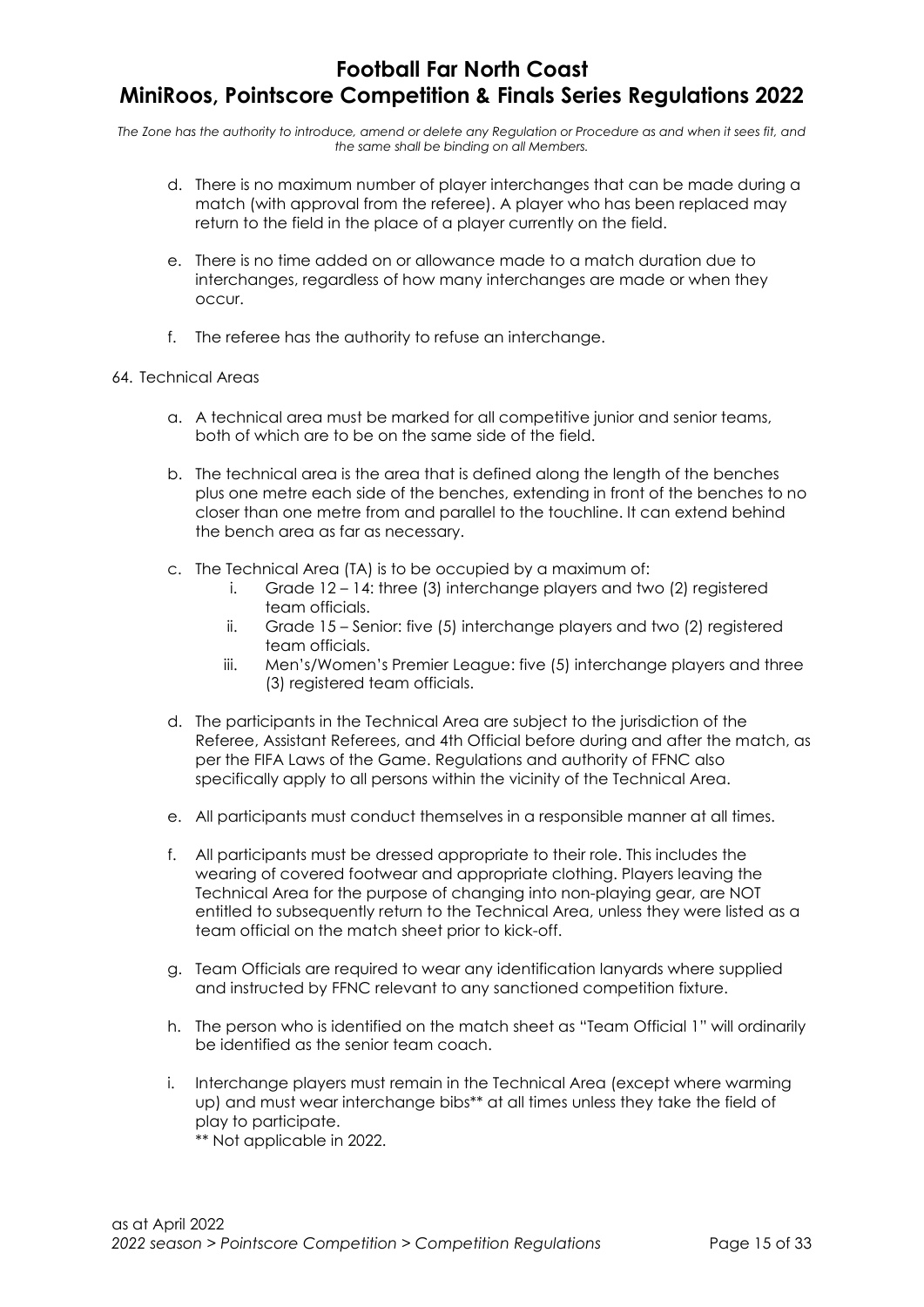The Zone has the authority to introduce, amend or delete any Regulation or Procedure as and when it sees fit, and the same shall be binding on all Members.

- j. A Team Official may convey tactical instructions to players during the match, however the coach and other team officials must remain within the confines of the technical area.
- k. Suspended participants and participants sent from the field during the match are immediately not permitted in the technical area of any sanctioned match until the full suspension is served.
- l. A maximum of ONE (1) Team Official is permitted to stand in the Technical Area at any time. Other team Officials and interchange players are to remain seated unless required to take the field or leaving the TA to warm-up.

### Fitness of Grounds

- 65. The Referee shall have the right to decide upon the fitness of the ground for the purpose of cancelling a match, but in the case of severe conditions, the Zone may decide on the condition of the playing fields where required.
- 66. A decision to determine that a match shall not proceed as per schedule due to the fitness of the field can be determined by any of the following (not necessarily in order or priority):
	- a. Match Referee; or Home Club; or Council; or The Zone
- 67. The authority does not exist to force or insist that a match proceeds where a genuine concern exists about the field or weather conditions, however the match referee has the primary authority to determine if a match does proceed.
- 68. ONLY the Zone shall have the discretion to transfer or reschedule any match, including transferring the match to an alternate field at the same venue.
- 69. The Zone will advise all affected Clubs of any transfers or cancellations that may be necessary due to closures notified by 12pm Friday (for weekend scheduled matches), and up to 12pm on the day of mid-week matches. Changes will also be posted on the Zone website at www.footballfarnorthcoast.com.au where possible.
- 70. If a club/council ground controller finds it necessary to close grounds the club must notify the Zone immediately (and before notifying other parties) via mobile 0438 215 593. Further instructions will be provided to confirm the status of the match/es at the venue (i.e. postponed/transferred/cancelled) and what further action is required by the club;
- 71. Matches that are deferred due to wet weather, or for any reason, shall be rescheduled for play by the Zone wherever possible  $\wedge$ . If the matches are not able to be played, they shall be classed as a 0-0 draw. ^Scheduling of any type is at the absolute discretion of Football Far North Coast.
- 72. Particular caution should be taken with storm activity, noting that fixtures can be delayed for a short period and recommence when the danger has passed. The referee shall determine if a match is abandoned.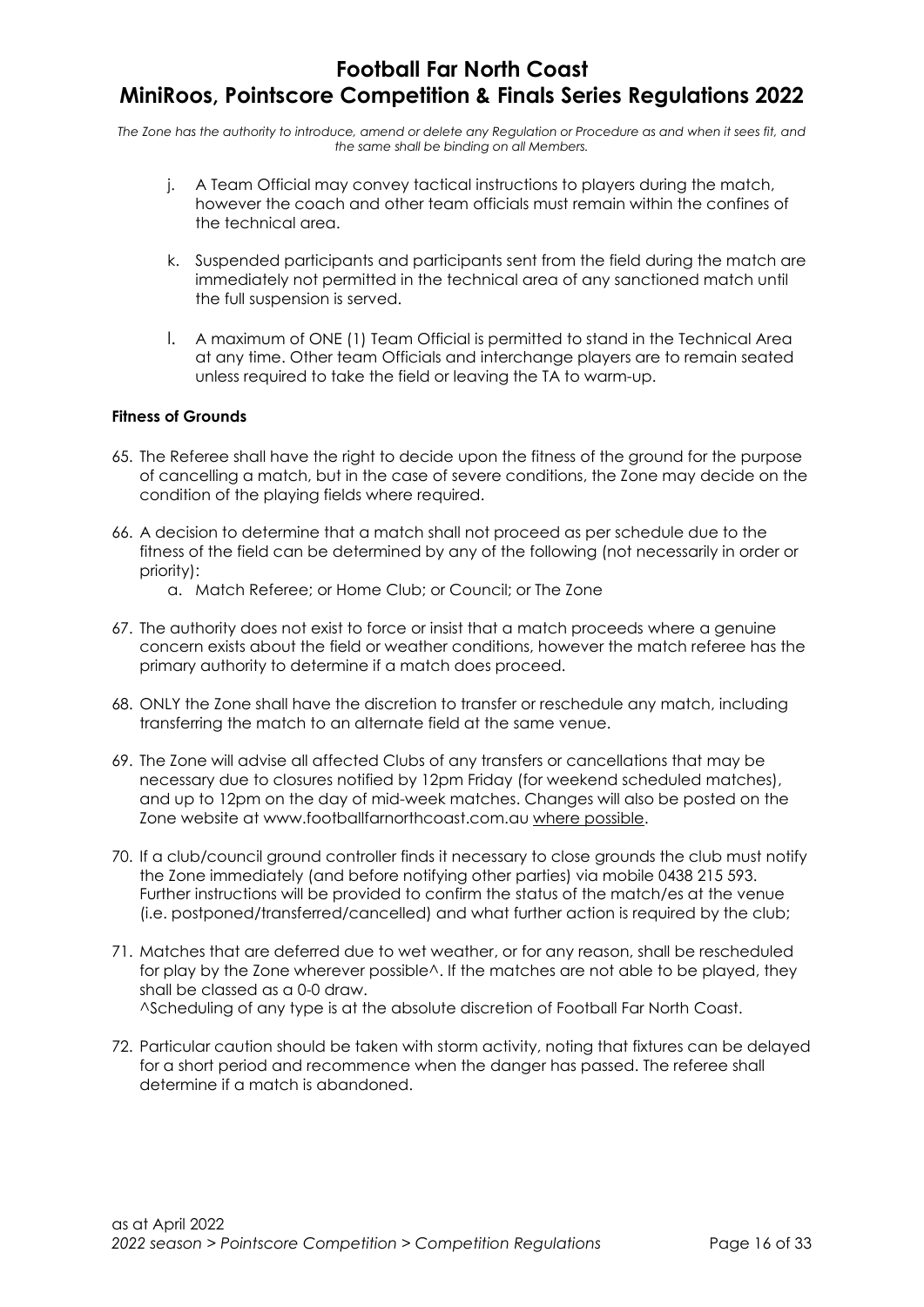The Zone has the authority to introduce, amend or delete any Regulation or Procedure as and when it sees fit, and the same shall be binding on all Members.

#### First Aid

73. Each individual club (team) shall be responsible for the primary care and treatment of minor injuries (including the provision of ice). A player suspected of having a serious injury should not be moved. An ambulance should be called (000) in such instances.

#### Final Series

#### 74. Overview

- a. Final Series matches will ordinarily be allocated to the home ground of the competing team that finished highest on the pointscore (where reasonable and at the discretion of the Zone);
- b. In the event that a Finals Series is unable to be completed due to factors such as adverse weather or field conditions, the team(s) that finish highest (in order of points/pointscore ranking) will advance (or be declared winner);
- 75. Junior Finals and Grand Finals Series
	- a. The FOUR (4) teams that finish highest at the conclusion of the pointscore competition (in order of points/pointscore ranking) will play-off to decide the semi-final winners, final winner and then Grand Final Winner and Runners-up for that Grade/Division in accordance with the following formula;
		- i. Week 1
			- i. Match A Elimination Semi-Final Team 3 v Team 4 Winner to Final (Match C) Loser out
			- ii. Match B Qualifying Semi-Final Team 1 v Team 2 Winner to Grand Final (Match D) Loser to Final (Match C)
		- ii. Week 2
			- i. Match C Final Loser Match B v Winner Match A Winner to Grand Final (Match D) Loser Out
		- iii. Week 3
			- i. Match D Grand Final Winner Match B v Winner Match C
		- iv. Matches A, B & C: If the match is drawn at full time there will be 10 minutes extra time each way for Grades 12 to 16 (inclusive).
			- i. If the match is still drawn after extra time:
				- For grades  $12 14$ : the team which finished highest on the point score shall advance (there will NOT be kicks from the penalty mark to determine the winner in Grade 12, 13 or 14 matches).
				- Kicks from the penalty mark will apply to determine the winner in Grade 15 and Grade 16.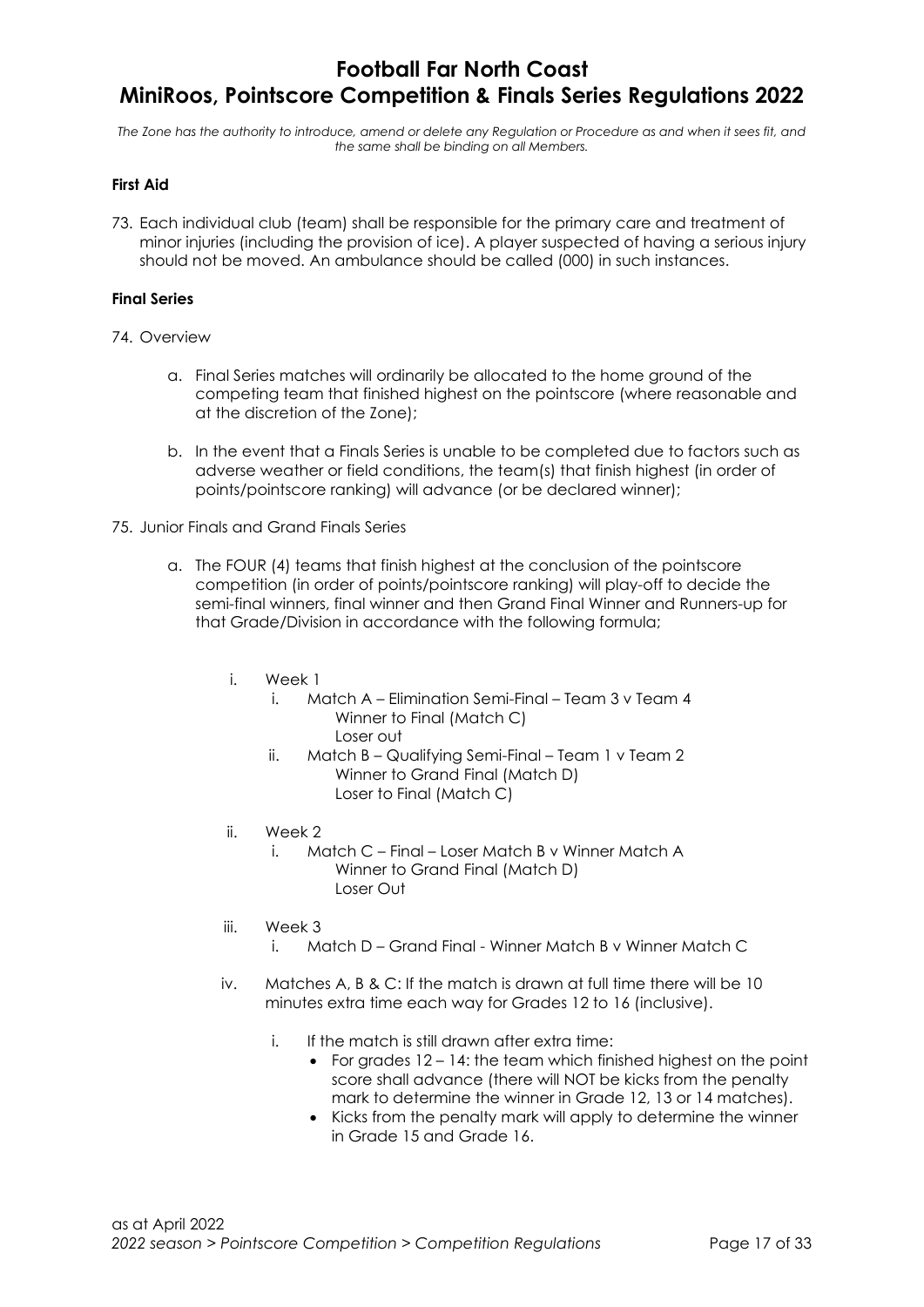The Zone has the authority to introduce, amend or delete any Regulation or Procedure as and when it sees fit, and the same shall be binding on all Members.

- v. Match D: Grand Final: If the match is drawn at full time there will be 10 minutes extra time each way for Grades 12 to 16 (inclusive).
	- If the match is still drawn after extra time:
		- For grades  $12 14$ : the team which finished highest on the point score shall advance (there will NOT be kicks from the penalty mark to determine the winner in Grade 12, 13 or 14 matches).
		- Kicks from the penalty mark will apply to determine the winner in Grade 15 and Grade 16.
- 76. Senior Finals and Grand Final Series
	- a. Unless otherwise specified by the Zone, the FIVE (5) teams that finish highest at the conclusion of the pointscore competition (in order of points/pointscore ranking) will play-off to decide the semi-final winners, finals winner and then Grand Final Winner and Runners-up for that league in accordance with the following formula;
		- i. Week 1
			- i. Match A Team 4 v Team 5 First Elimination Semi-Final Winner to Second Elimination Semi-Final (Match C) Loser out
			- ii. Match B Team 2 v Team 3 Preliminary Semi-Final Winner to Qualifying Semi-Final (Match D) Loser to Second Elimination Semi Final (Match C)
			- iii. Team 1 has no game in week 1
		- ii. Week 2
			- i. Match C Second Elimination Semi-Final Loser Match B v Winner Match A Winner to Final (Match E) Loser Out
			- ii. Match D Qualifying Semi-Final Team 1 v Winner Match B Winner to GF (Match F) Loser to Final (Match E)
		- iii. Week 3
			- i. Match E Final Loser Match D v Winner Match C Winner to GF (Match F) Loser Out
		- iv. Week 4
			- i. Match F Grand Final Winner Match D v Winner Match E
		- v. Matches A, B, C, D E & F: If the matches are drawn at full time, there will be 10 minutes extra time each way. If matches are still drawn at the conclusion of extrav time, kicks from the penalty mark will determine the winner.

#### Forfeit

- 77. A forfeit is typically a match in which one team is unable to field SEVEN (7) players for the match (however, is not limited to this example);
- 78. Win by forfeit: THREE (3) pts plus minimum of THREE (3) goals awarded to the team "receiving" the forfeit;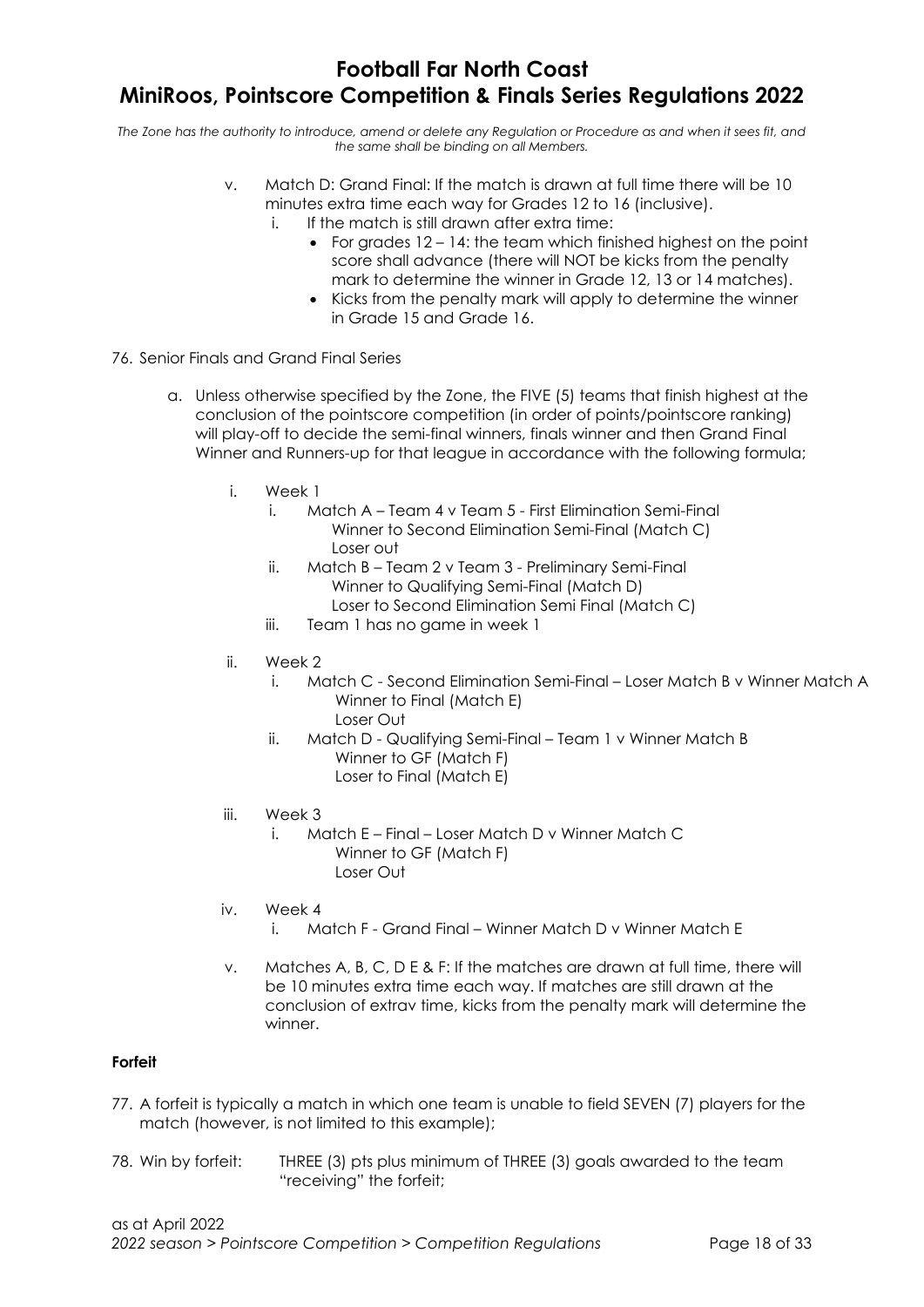The Zone has the authority to introduce, amend or delete any Regulation or Procedure as and when it sees fit, and the same shall be binding on all Members.

- 79. In the event of at least seven players per team being present prior to kick-off, the match must commence at the scheduled kick-off time;
- 80. In the event of a team failing to take the field within fifteen minutes of the scheduled starting time, the opposing team, if on the field of play, will be awarded the match by a forfeit;
- 81. There is no specific allowance for travel and time is reduced from the normal match duration after the scheduled kick-off time elapses;
- 82. In the event that extraordinary circumstances prevent one or both teams (or the match officials) being able to take the field within 15 minutes of the scheduled time, the match may be deemed to be a forfeit (but requires the authority of the Zone);
- 83. If the offending team has not notified the Zone by 4.30pm the day prior to the match that they will not be able to field a team, their Club will be fined as per **Appendix A**;
- 84. Teams that advise the Zone by 1pm the day prior that they are unable to fulfil a scheduled match will be charged an administration fee as per Appendix A;
- 85. If an ineligible participant is found to have participated in a match, the team which included the ineligible participant/s shall forfeit their points and goals. All goals scored by their opponents shall be recorded, with a minimum of 3 goals and 3 match points being awarded to the opposing team;
- 86. A forfeit is classified as a match, and as such a suspension may be served by a participant (but only in the team receiving the forfeit), provided that a match sheet showing same is provided to the Zone office;
- 87. Any team which forfeits a match in the finals series shall take no further part in the series, and will be fined as per Appendix A;
- 88. The enforcement of a forfeit for any reason including the absence of match officials or dispute between teams shall be referred to the Zone for determination;
- 89. The Zone shall have the sole discretion to determine if a match shall be played, rescheduled or considered a forfeit in the event of a dispute occurring;



#### Gender

90. Miniroos

- i. Teams (i.e. Grade 5 11) are mixed gender unless specifically nominated as being Girls only;
- ii. MiniRoos teams (i.e. mixed gender) will play in an appropriate age eligible pool;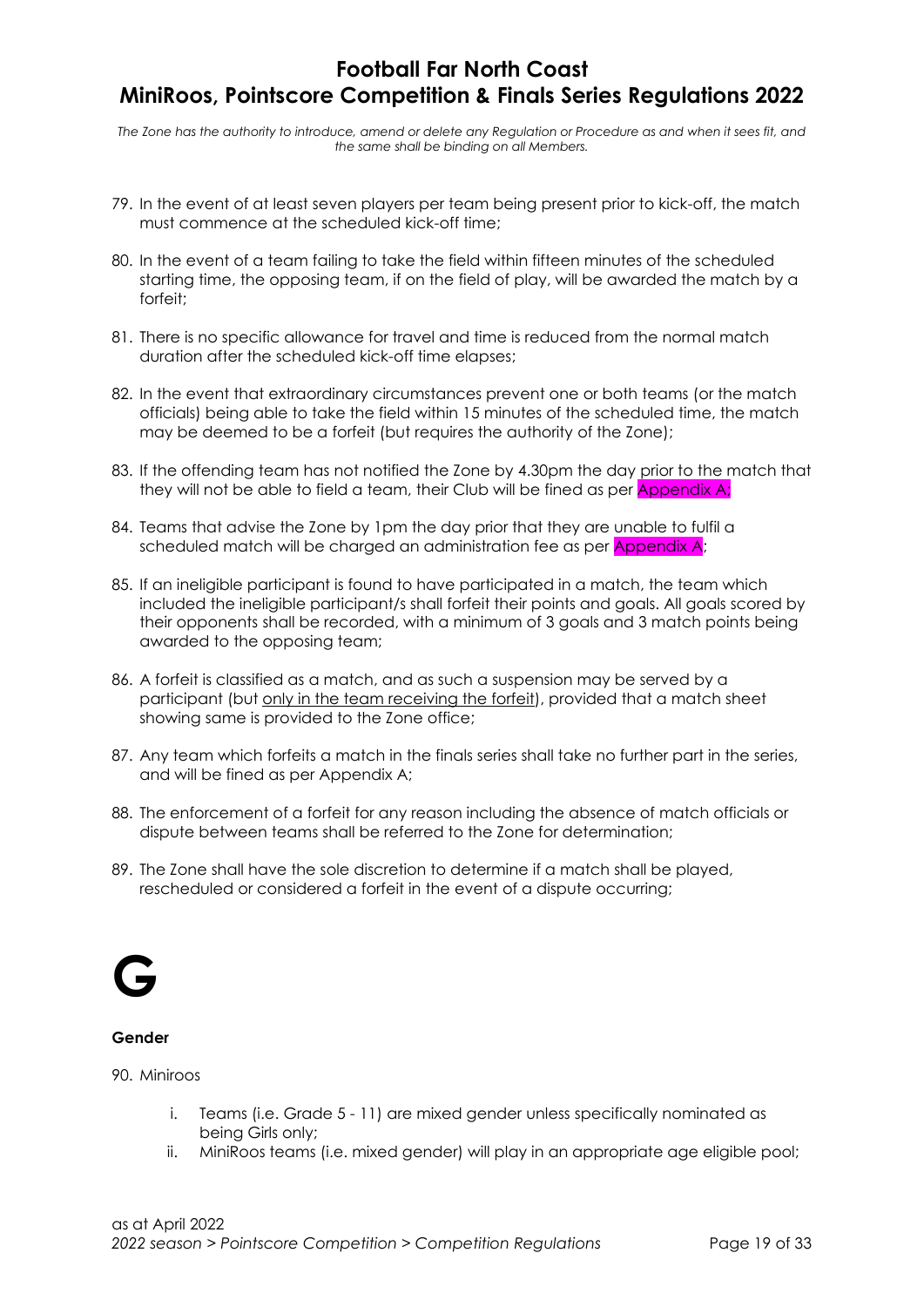The Zone has the authority to introduce, amend or delete any Regulation or Procedure as and when it sees fit, and the same shall be binding on all Members.

- iii. Female players are eligible to participate in Mixed gender OR Girls only MiniRoos pools or teams that they are otherwise eligible, whether by age, registration, grading or special exemption;
- iv. Male players are eligible to participate in Mixed gender MiniRoos pools or teams that they are otherwise eligible, whether by age, registration, grading or special exemption;
- v. Male players are NOT eligible to participate in Girls only MiniRoos pools or teams;
- 91. Junior Competitions (Grade 12 16)
	- i. Teams (i.e. Grade 12 16) are mixed gender unless specifically nominated as being Girls only teams;
	- ii. Male junior players are permitted to participate in mixed gender teams that they are otherwise eligible, whether by age, registration, grading or special exemption;
	- iii. Male players are NOT eligible to participate in Girls competitions;
	- iv. Female junior players are permitted to participate in mixed gender OR Girls teams that they are otherwise eligible, whether by age, registration, grading or special exemption;
- 92. Senior Leagues
	- a. Teams are specific to Male or Female gender;
	- b. Male players are eligible to participate in Male senior leagues that they are otherwise eligible, whether by age, registration, grading or special exemption;
	- c. Male players are NOT eligible to participate in Female senior leagues;
	- d. Female players are eligible to participate in Female senior leagues that they are otherwise eligible, whether by age, registration, grading or special exemption;
	- e. Female players are NOT eligible to participate in Male senior leagues;

## Grading of Players

- 93. A senior player cannot drop more than two senior leagues below the league they participated in their last season without lodgement of an application for an exemption and specific approval from FFNC.
- 94. Clubs are expected to grade their players in an appropriate league/division based on their skill level.
- 95. Players found to be playing below their standard can be regraded at the discretion of the Zone;
- 96. The Zone has the discretion to refuse the specific terms of participation of a player for any reason that is assessed by FFNC as contrary to the terms within competition or relevant regulations, including applications to play below their skill level.
- 97. Applications for re-grading will not be accepted after 19th May 2022;
- 98. A player can be re-graded a maximum of ONE time in any given season (except when as a consequence of the 7-up Rule – see "7-up Rule").
- 99. A player who has been re-registered to a higher league cannot be transferred back to a lower league/grade.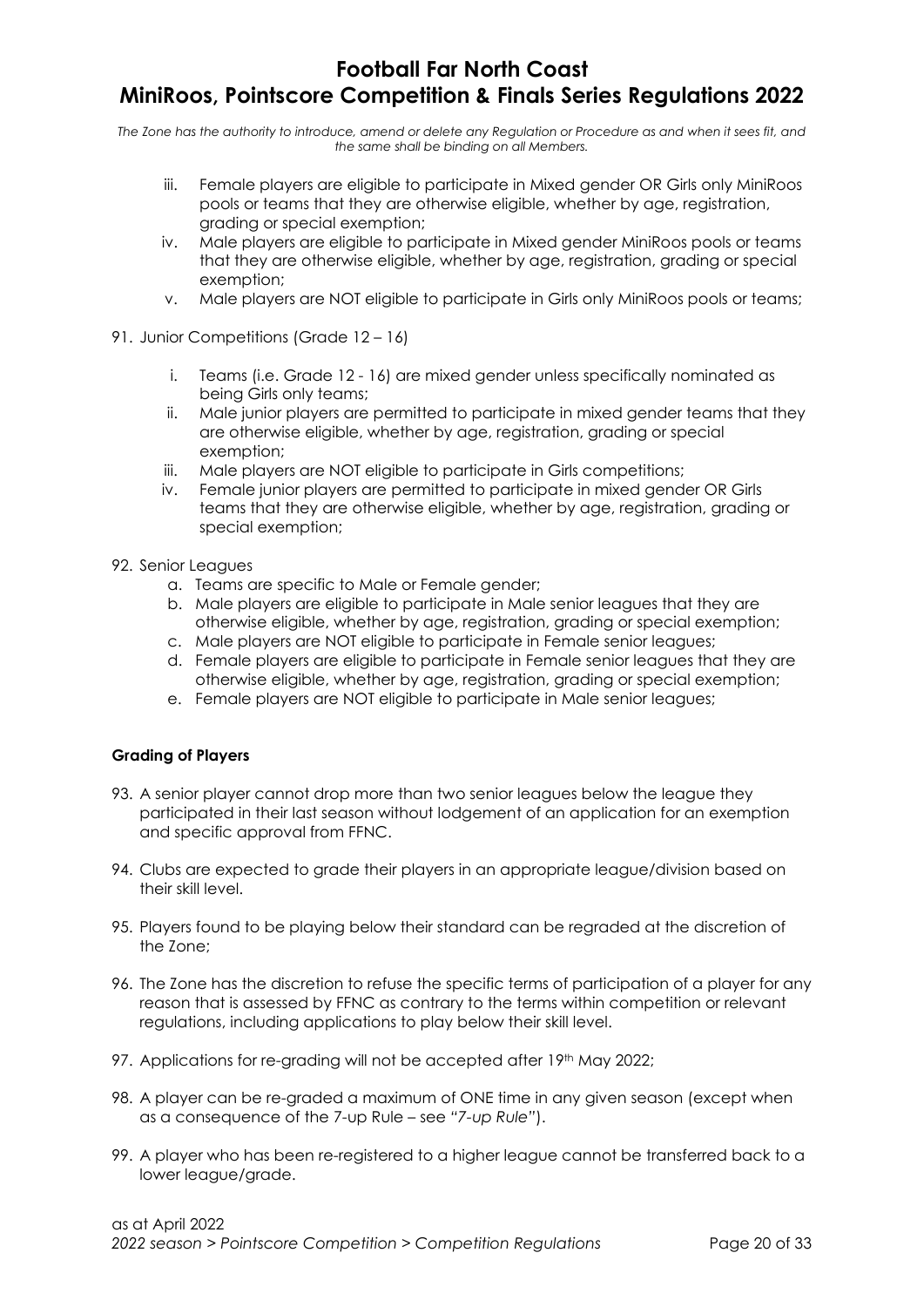The Zone has the authority to introduce, amend or delete any Regulation or Procedure as and when it sees fit, and the same shall be binding on all Members.

- 100. Penalties (including fines and loss of points) will be imposed if a registered player is found to participate in a league/grade contrary to their approved grading.
- 101. Participation of a player who is found to be unregistered will initiate action consistent with the FA National Code of Conduct Regulations. Such action may result in penalties being imposed on a club and individuals.
- 102. FFNC reserves the right to review any grading approval in instances where a player displays superior skill inconsistent with participation in a lower league.

#### 7-up Rule

- 103. The 7-up Rule means that a player who is listed on the SAME grade/division/league a "seventh time" will be re-graded UP to the higher competition team.
- 104. Any junior player who is listed on a match sheet in the same higher junior grade/division more than six times during the pointscore competition will be reregistered to that higher junior grade/division team;
- 105. Any junior player who is listed on a match sheet in the same senior league more than six times during the pointscore competition will be re- registered to that senior team;
- 106. Any senior player who is listed on a match sheet in the same higher league more than six times during a pointscore competition will be re-registered to the higher league team;
- 107. A re-grading as a consequence of the 7-up Rule will mean that a player is immediately ineligible to also participate in any lower league/grade in which they had previously been eligible;

#### Ground Closure Procedure

- 108. Information regarding the wet weather procedure and contacts can be found on the Football Far North Coast website: footballfarnorthcoast.com.au/wet-weather/
- 109. Matches should be considered to be proceeding unless there is a formal notification from FFNC that any game has been postponed or from the respective HOME club (that has first contacted FFNC).
- 110. Please ignore social media postings or references on any council website, as such information is regularly incorrect.
- 111. The inevitable questions about field closures (especially relevant for travelling teams) can be directed to the nominated wet weather contact at individual clubs, if such enquiries are considered appropriate.
- 112. Rain is one of the many factors that add to the complexities of delivering a suitable schedule of fixtures, however with the assistance of clubs, FFNC aims to deliver appropriate outcomes.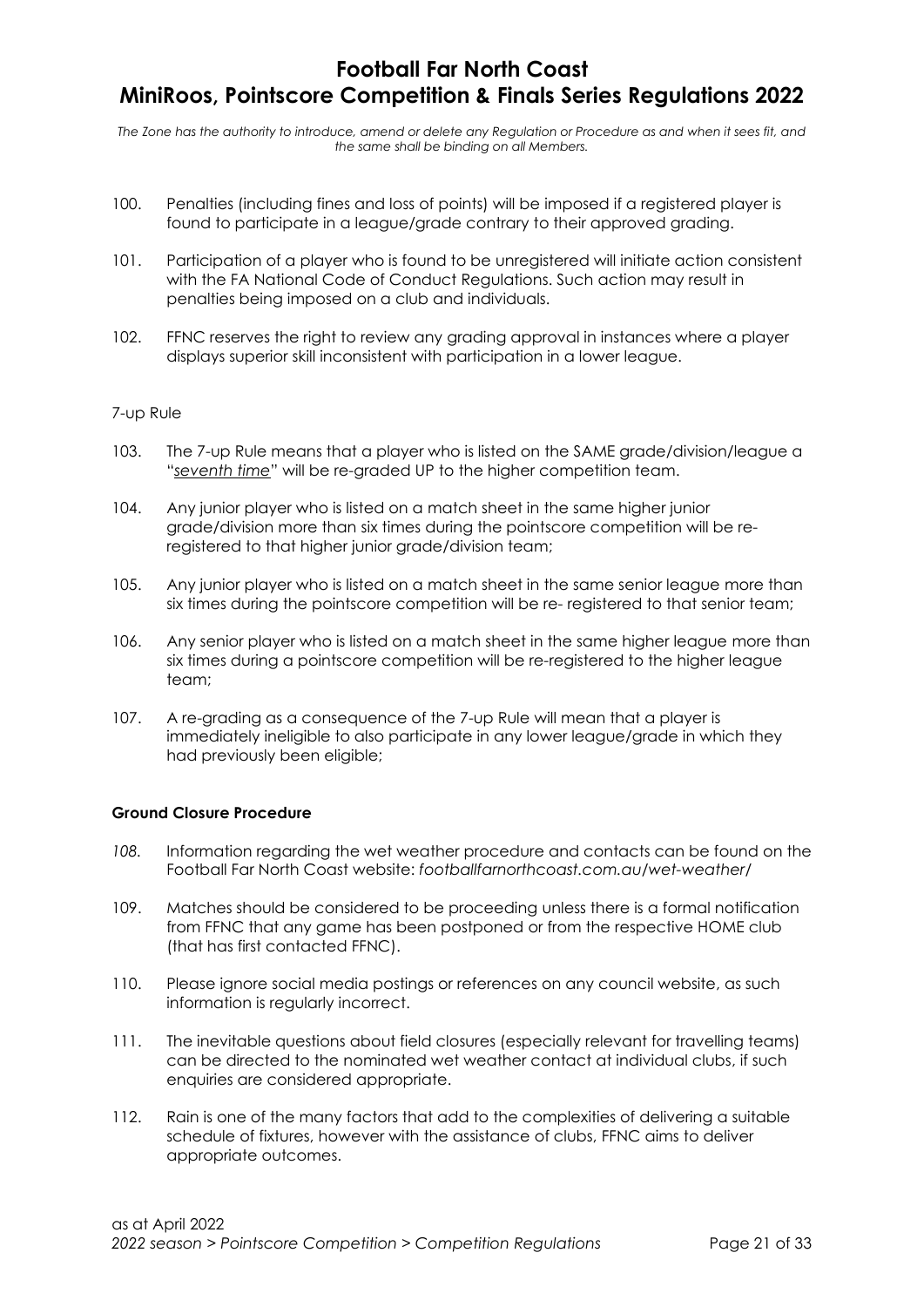The Zone has the authority to introduce, amend or delete any Regulation or Procedure as and when it sees fit, and the same shall be binding on all Members.

113. Should grounds be assessed as being closed, we ask for this advice to be made known to FFNC as early as possible via phone call or text to **Steve on 0438 215593**;

# H

### Home Team Responsibilities

- 114. The team whose name appears first in the draw shall considered to be the HOME team, regardless of the venue;
- 115. The Home team shall always supply a Duty Officer, who must present themselves to the referee of all senior matches 15 minutes prior to kick off and for all junior matches 10 minutes prior to kick off (for more information on the role of a Duty Officer see "Duty Officer");
- 116. The Home Team shall supply the match ball / balls:
	- a. For junior competitive matches (Grade 12 16) at least ONE (1) match ball shall be supplied to the referee at least TEN (10) minutes prior to kick-off;
	- b. For senior matches THREE (3) match balls shall be supplied to the referee at least FIFTEEN (15) minutes prior to kick-off;
- 117. If an official referee is not appointed or is otherwise unavailable to officiate on a match, the HOME team has the responsibility of arranging a referee:
	- a. If a referee is not sourced by the HOME team and the game does not proceed, the result will be entered as a FORFEIT by the HOME team (3 points and 3 goals awarded to the AWAY team);

# K

J

I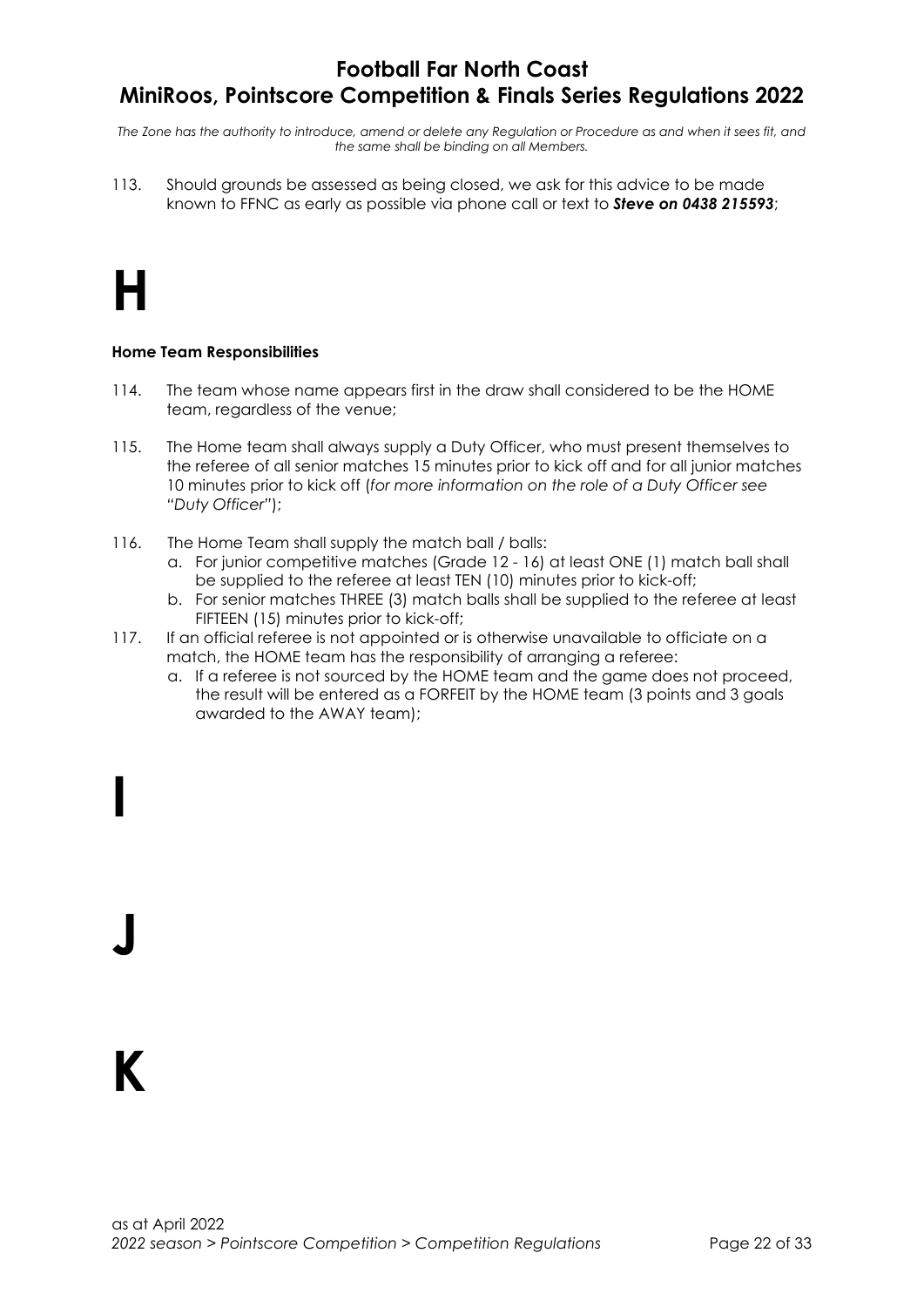The Zone has the authority to introduce, amend or delete any Regulation or Procedure as and when it sees fit, and the same shall be binding on all Members.



L

#### Match Officials (also known as Referees)

- 118. Shall have an authority as per FIFA Laws of the Game (Law 5);
- 119. Junior match officials (aged under 18 years) shall not act as a centre official on senior matches, unless specifically appointed or approved by FFNC;
- 120. Match Officials are NOT to take match sheets from the ground for any purpose. The Home Club has the responsibility to submit match sheets to the Zone office. The referee is to submit completed match sheets (for both competing teams) to the home club;
- 121. Match officials must wear suitable footwear and attire;
- 122. Any reference to "Match Official(s)" or "Referee(s)" in these regulations also refers to a club appointed referee.

#### Match Results

- 123. Results will be recorded online and accessible via the Zone website: www.footballfarnorthcoast.com.au. These online records will form the official record of each competition;
- 124. It shall be the responsibility of the HOME club to submit results online before 11 pm each Sunday night (for weekend matches) or by 8am the next day for mid-week games;

#### Match Sheets

- 125. Pre-Match
	- a. Each Team representative shall fill in a Match Sheet with the correct participant details of their team, also completing all details on the match sheet header in full;
	- b. A maximum of FOURTEEN (14) names for junior teams up to and including Grade 14 and SIXTEEN (16) names for Grade 15 to senior teams may be listed;
	- c. Players' shirt numbers must correspond with the number next to their name on the match sheet for all competitive leagues/grades;
	- d. All names shall be printed in block letters and show FIRST name and LAST name;
	- e. Each individual player must SIGN the relevant place on the match sheet for Grade 15 to senior fixtures;
		- \*\* Not applicable for 2022
	- f. All junior and senior players playing up from a junior grade/lower senior league must have their registered grade/league noted next to their name on the match sheet;
	- g. A senior team may play a maximum of three (3) junior players in any given match;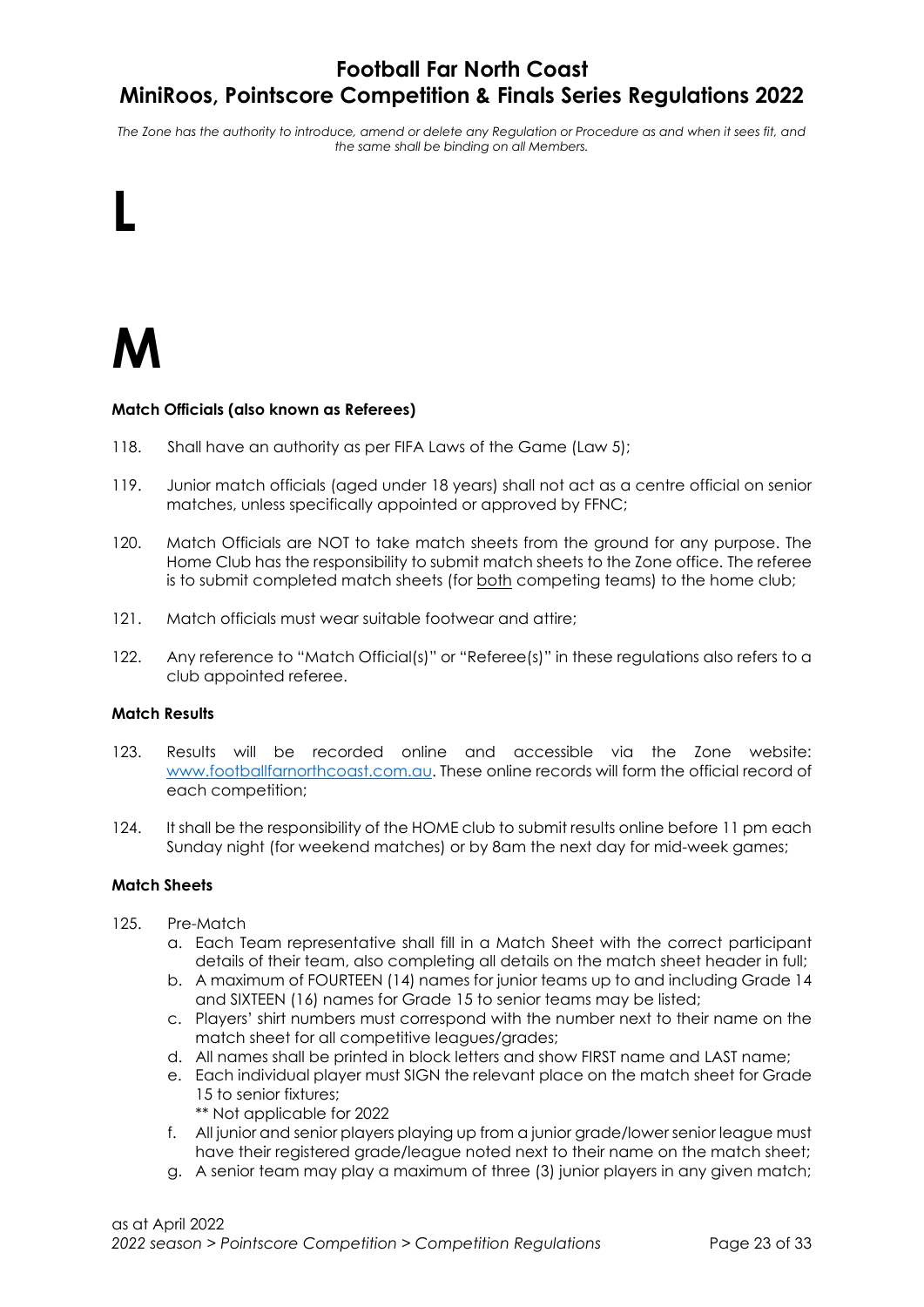The Zone has the authority to introduce, amend or delete any Regulation or Procedure as and when it sees fit, and the same shall be binding on all Members.

- h. Players whose names are listed on the Match Sheet before the match commences are able to take the field. Players names cannot be added to the match sheet after play has commenced;
- i. Players may sign the match sheet\*\* if their name has been written on the match sheet prior to the match commencing; \*\* Not applicable in 2022.
- j. Any player taking the field who was unable to sign the Match Sheet prior to the commencement of the match may do so at half-time. Players who have not signed the Match Sheet by the end of half time are permitted to take part in the match if specifically approved by the referee\*\*. A player who has still not arrived before the second half but is listed on the match sheet, can participate and sign the match sheet AFTER the match\*\*. All reasonable requests should be approved, however a player who is NOT listed on the match sheet is NOT permitted to participate; \*\* Not applicable in 2022.
- k. The name of each suspended participant MUST be written in the appropriate section of the Match Sheet to indicate that they are standing down from that particular match or they will be deemed to have not stood down for that match and will not have decreased their term of suspension;
- l. The person who is identified on the match sheet as "Team Official 1" will ordinarily be identified as the senior team coach;
- m. The team representative shall hand the match sheet to the referee at least FIFTEEN (15) minutes prior to kick-off;
- n. Failure to comply with any of the above Regulations may incur fines and/or penalties as per Appendix A;
- 126. Post-Match
	- a. All players listed on the match sheet, unless crossed out, will be deemed to have played. Cross off all players who did not participate in the match with the permission of the centre official;
	- b. At the completion of the match the team representative shall confer with the referee on the match sheet details and both shall sign the match sheet;
	- c. The original copy of the match sheets (both competing teams) shall be handed in to the Canteen at the HOME venue or to the HOME team (for matches played at a neutral venue) by the referee;
	- d. The Team Manager shall retain the carbon copy (in the match sheet booklet) for the Club's records;
	- e. All Match Sheets are to be delivered to the Zone office at Suite 5/32 Gum Tree Drive, Goonellabah, no later than 1pm (Wed) (after weekend fixtures) or within 48 hours after other fixtures. A digital version (i.e. scanned copy) can be submitted in the first instance, however the physical copy of all match sheets must still be submitted to the Zone;
	- f. Failure to comply with any of the above Regulations may incur fines and/or penalties as per Appendix A;

### MiniRoos

127. MiniRoos Playing Format and Rules

#### **Miscellaneous**

128. Grade 12 Playing Format and Rules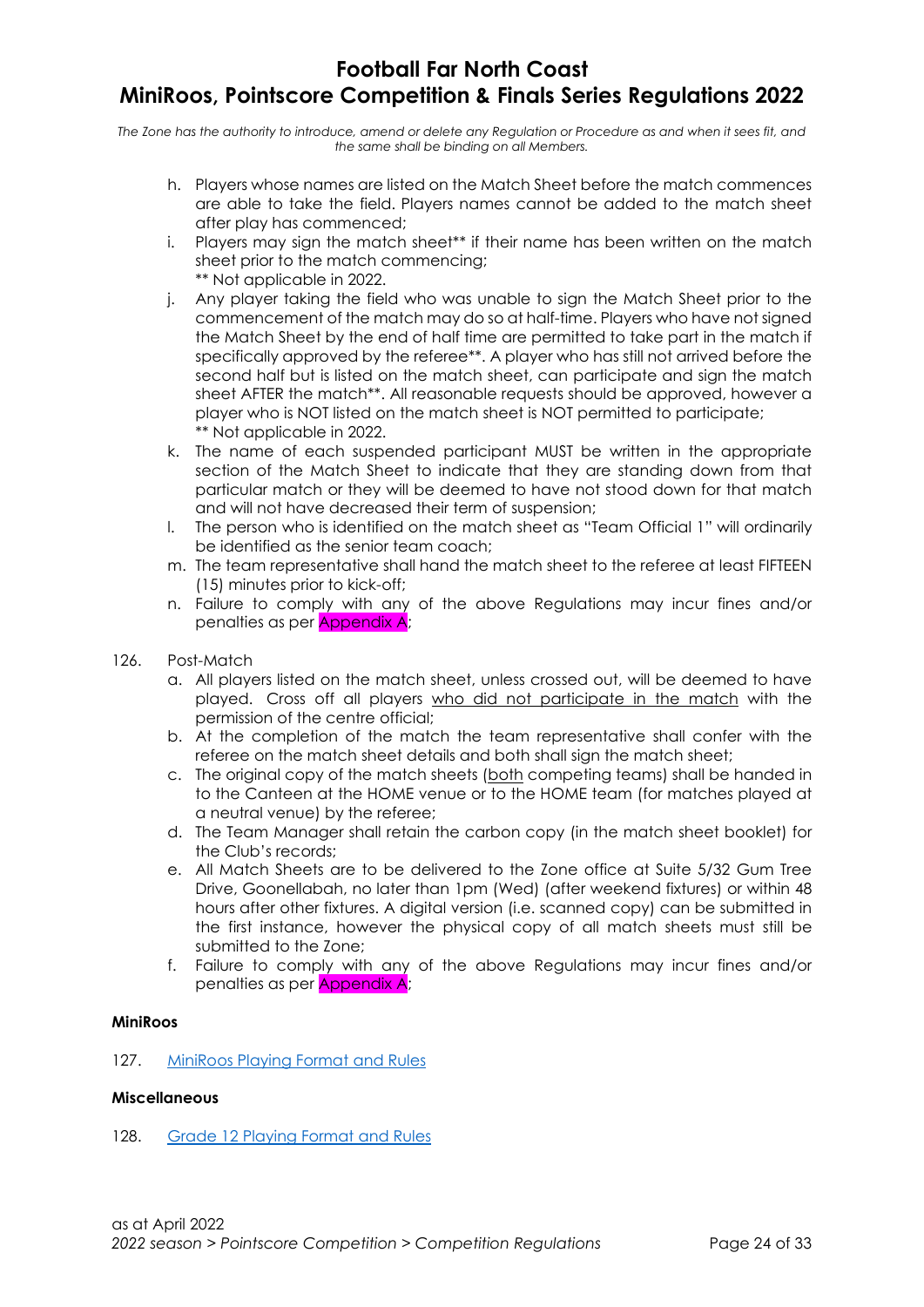The Zone has the authority to introduce, amend or delete any Regulation or Procedure as and when it sees fit, and the same shall be binding on all Members.

## N

# O

### **Other**

129. Football Far North Coast has the sole authority to introduce, amend or delete any Regulation or Procedure as and when it sees fit, and the same shall be binding on all Members.

## P

#### **Participation**

- 130. Participation in a specific competition is subject to the terms of eligibility for such competition, whether by age, grading or other conditions;
- 131. Participation is deemed to be "name on the match sheet";
- 132. Any participant whose name has not been crossed off the match sheet (with the consent of the Referee following the match) will be deemed to have participated in that match, even if they did not take the field or act in an official role (i.e. team official);
- 133. An individual can be registered but cannot participate while subject to the terms of a sanction;

#### **Points**

134. Pointscore Competition matches will be played for points as follows;

| a. WIN:  | THREE (3) points;                                                               |
|----------|---------------------------------------------------------------------------------|
| b. DRAW: | ONE (1) point;                                                                  |
| c. LOSS: | NIL (0) points;                                                                 |
|          | d. WIN BY FORFEIT: THREE (3) pts plus minimum of THREE (3) goals awarded to the |
|          | team "receiving" the forfeit (see "Forfeit");                                   |
| e. BYE:  | NIL (0) points                                                                  |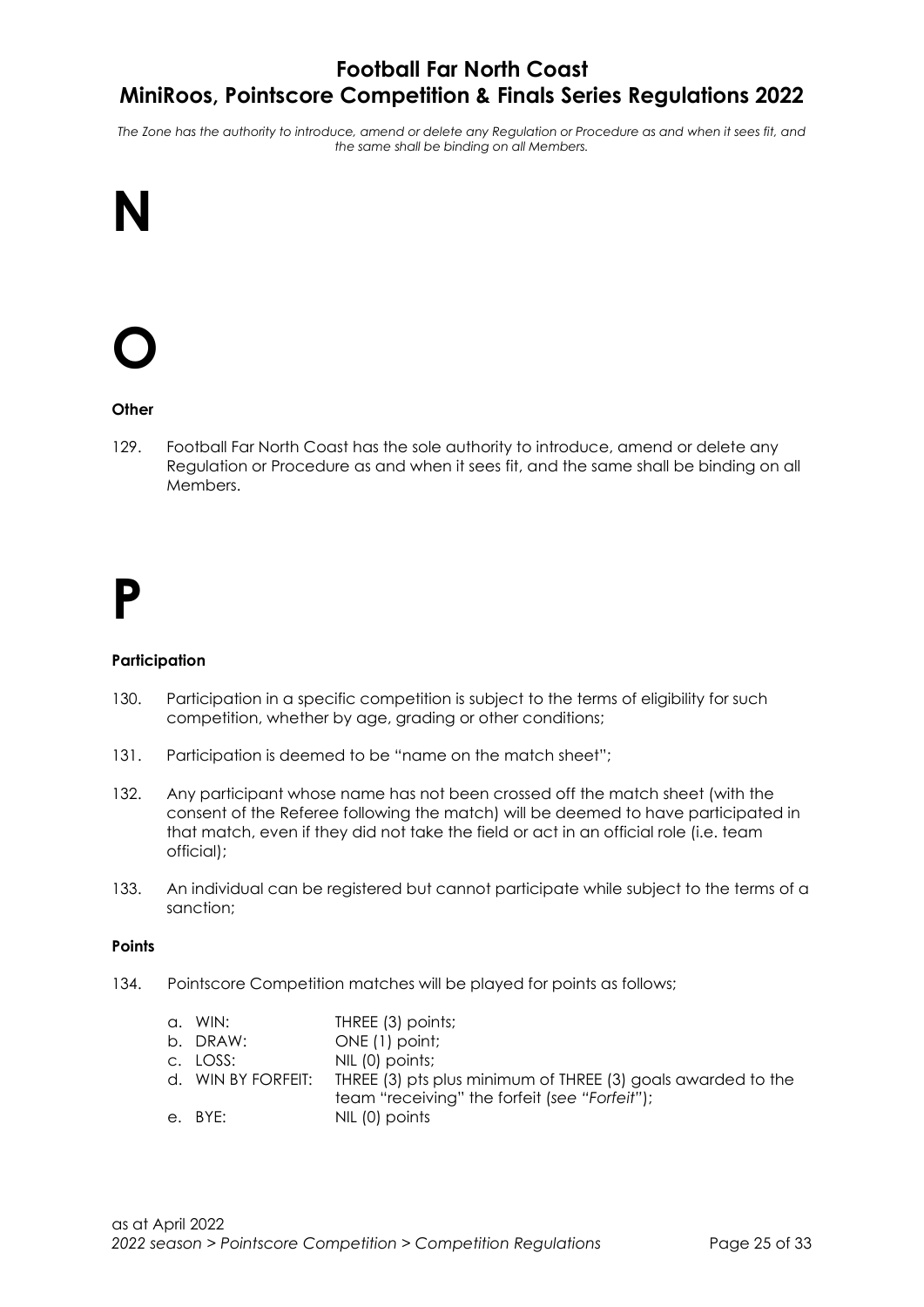The Zone has the authority to introduce, amend or delete any Regulation or Procedure as and when it sees fit, and the same shall be binding on all Members.

- 135. Determination of Pointscore Champions
	- a. The team that finishes highest (in order of points/pointscore ranking) will be the particular grade/league Pointscore Champion;
	- b. In the event of two or more teams finishing equal on points in the pointscore competition, the better goal difference will decide the higher placing;
	- c. In the event of two or more teams also finishing equal on goal difference, the most goals scored (goals "for") will decide the higher placing;
	- d. In the event of two or more teams also finishing equal on most goals scored (goals "for"), the team with the lesser number of yellow/red cards received will decide the higher placing:
	- e. Joint premiers will be declared if no distinction in results (on any measure) can be determined.

#### Pregnancy

- 136. A player who is pregnant must take full responsibility for themselves. No blame or responsibility shall be accepted for that player or their unborn child/children by the Zone, affiliated Clubs or registered players in the event of an injury which causes complications or the termination of that pregnancy;
- 137. If a player is pregnant there shall be no manipulation verbally by the opposing team or her own team concerning the condition of that player;
- 138. The Zone advises any female player against playing after pregnancy has been confirmed.

#### Players Equipment

- 139. Players Equipment is fully defined within Law 4 of the FIFA "Laws of the Game" (LOTG);
- 140. The match referee has an obligation to uphold the terms outlined within Law 4 of the Laws of the Game.
- 141. A player who is identified by a match official as wearing incorrect equipment/clothing, will be required to remove or replace such items before being permitted to participate.
- 142. Such items may include a different playing shirt, playing shorts, playing socks (noting that a goalie must wear the same strip as outfield players if the goalie assumes a position out of goal through the game), jewellery (regardless of reason for wearing or claims of being unable to remove such an item).
- 143. Jewellery (regardless of reason for wearing or claims of being unable to remove such an item) CANNOT be worn during play;
- 144. A player CANNOT tape jewellery under any circumstances in an attempt to gain a concession to removing such jewellery;
- 145. A referee is authorised to prevent a player from participating if instructions given about a player's equipment are not adequately responded to by any such participant;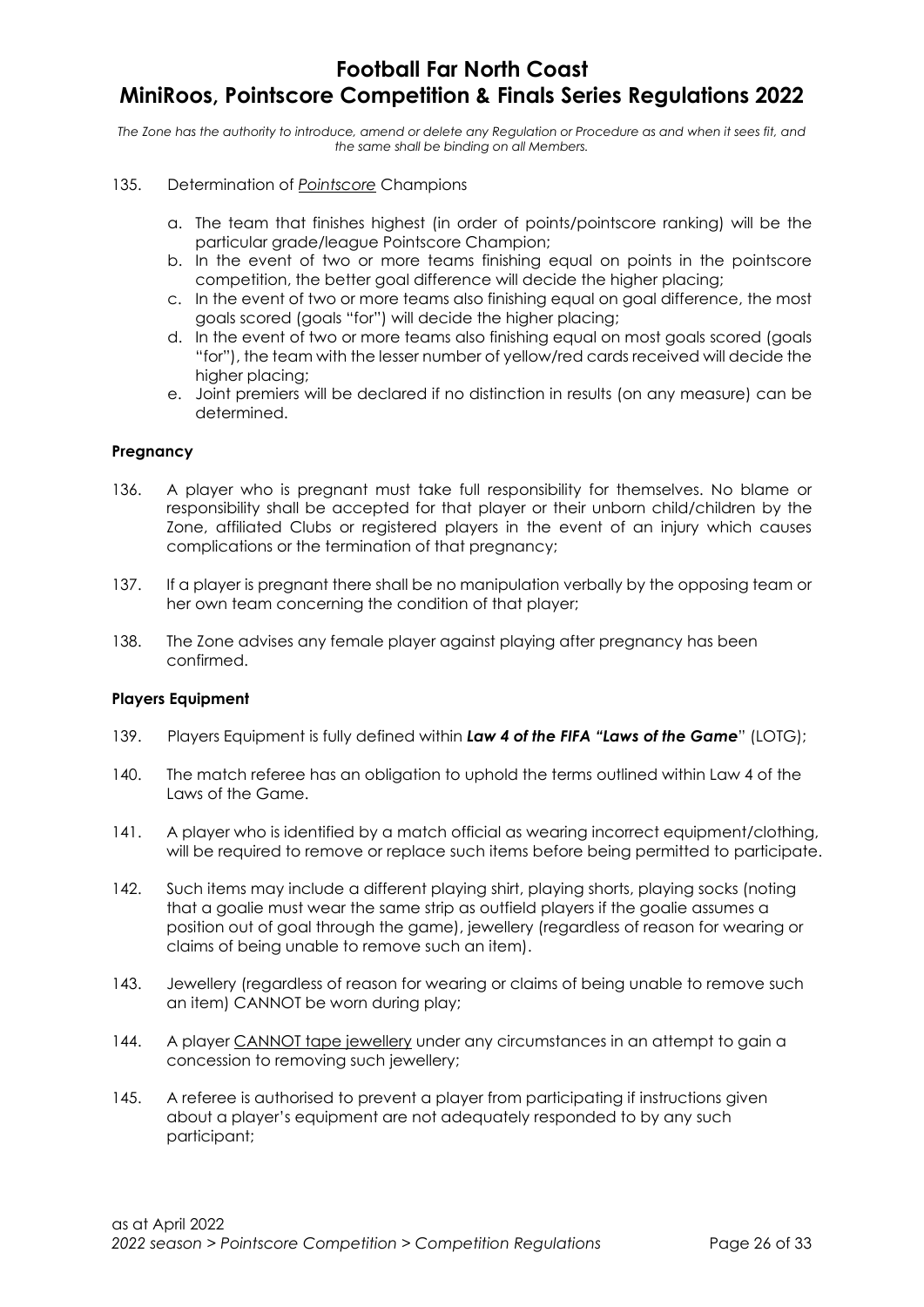The Zone has the authority to introduce, amend or delete any Regulation or Procedure as and when it sees fit, and the same shall be binding on all Members.

- 146. The referee must instruct one team to wear an alternate strip where a clash of shirt colours exists and a referee is not authorised to "overlook" this for any reason. EVERY club must have an alternate strip available for all teams and which has been approved by FFNC. Please also note that the strip worn by goalies must be different from the outfield players on both teams and also the match officials.
- 147. FFNC will impose a fine in the amount of \$100 per incident on a club linked with a breach where evidence (e.g. advised by the referee) leads to a conclusion that a player/team/club failed to comply to reasonable directions relevant to "the Player's Equipment";
- 148. Every playing shirt must have a distinct number from each other team-mate that reconciles with the number listed next to that player on the match sheet.
- 149. The number must be displayed on the back of the shirt at a size and quality that the referee considers is adequately visible;
- 150. Bibs are not able to be worn over playing shirts, even when bibs are numbered.
- 151. All participating female players must wear supporting bras or crop tops under their playing shirts.
- 152. Players are permitted to wear prescription glasses subject to the lenses being "sports/safety" design and frames being assessed by the referee as not creating an undue risk to the player wearing the glasses or other participants.
- 153. The referee has the authority to exclude any player wearing spectacles considered to be a risk to themselves or another player;
- 154. Plaster casts a player with a plaster cast is NOT permitted to participate regardless of any additional wrapping used to soften the hardness of the cast.
- 155. A forfeit may be imposed by FFNC against a team that is deemed to have breached any aspect of Law 4;
- 156. The Laws of the Game apply even at Community Football level and Law 4 is perhaps the easiest component to comply with. We invite clubs to share this information with players, coaches and parents, so that the inevitable disputes through lack of understanding of the requirements that apply are no longer part of a game day experience for anyone.

### Playing Strips

- See "Facilities and Equipment" "Playing Strips"
- See also "Alternate Strips"

## Q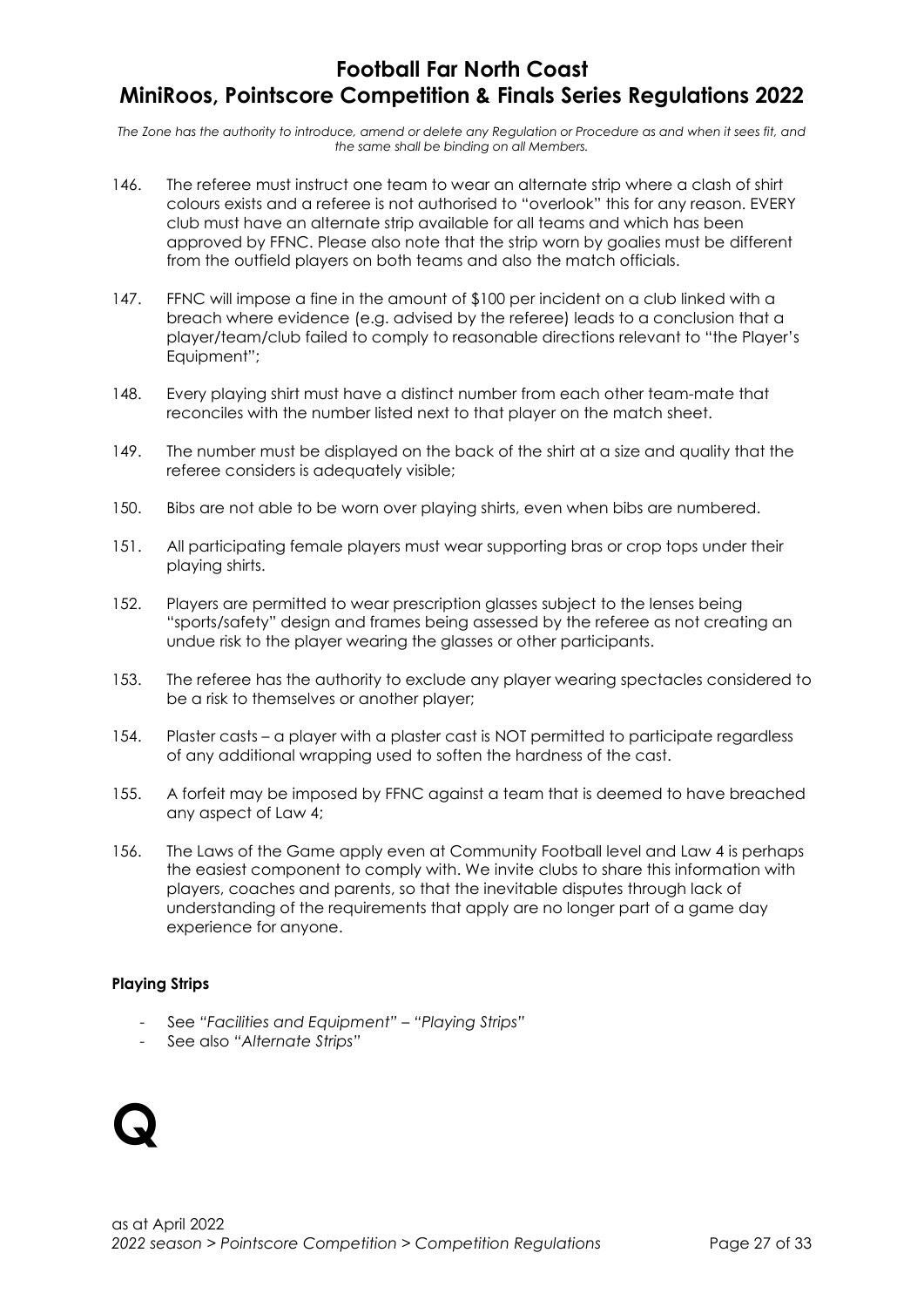The Zone has the authority to introduce, amend or delete any Regulation or Procedure as and when it sees fit, and the same shall be binding on all Members.

## R

## Registration

- 157. ALL references to participants will conclude that individuals in such roles are registered (and made active) for the club in each specific role that they act. Such roles may include
	- i. Player
		- ii. Team Official
	- iii. Volunteer
	- iv. Match Official.

The term PARTICIPANT is the broad descriptive for persons in ALL registered roles.

- 158. Registration of Players
	- a. Mandatory for ALL players, all eligible ages, every year;
	- b. Must be completed online in Play Football;
	- c. A player must turn at least FIVE (5) years of age in the calendar year to be eligible to register;
	- d. All players must be registered prior to participation in accordance with the National Registration Regulations and consistent with the FFNC Competition Regulations and relevant policies;
	- e. Must be made active by the player's club in Play Football prior to participation;
	- f. A player can be registered/listed in a maximum of ONE Team, with ONE Club (within Australia) at any one time;
	- g. An individual can be registered but cannot participate while subject to the terms of a sanction;
	- h. The deadline for new registrations and subsequent participation is 1pm Thursday each week, until the date that registrations close;
	- i. Applies per season relevant to the current calendar year, per nominated competition(s), as defined by the Zone.
- 159. Registration of Team Officials
	- a. Mandatory for ALL Team Officials every year;
	- b. Must be completed online in Play Football;
	- c. A team official must turn at least FOURTEEN (14) years of age in the calendar year to be eligible to register (they must have turned 14 before they can act in this role on match day);
	- d. Includes coaches, team managers and any person who has a role (other than as a player) on match day within the Technical Area;
	- e. All team officials must be registered prior to participation in accordance with the National Registration Regulations and consistent with the FFNC Competition Regulations and relevant policies;
	- f. Must be made active by the individuals club in PlayFootball prior to participation. This forms the primary evidence that an individual is eligible to act in this role;
	- g. The deadline for new registrations and subsequent participation is 1pm Thursday each week, until the date that registrations close;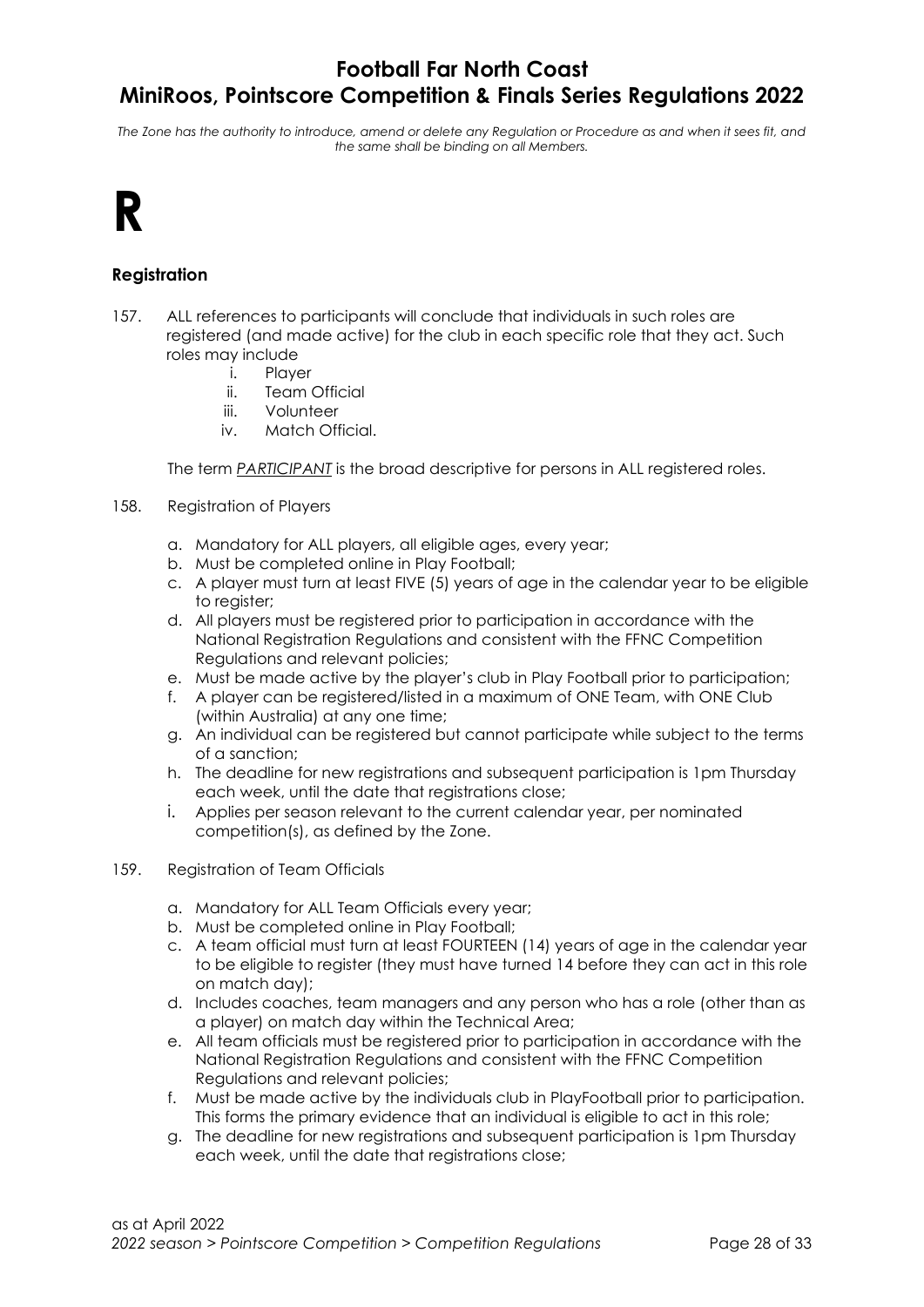## Football Far North Coast

## MiniRoos, Pointscore Competition & Finals Series Regulations 2022

The Zone has the authority to introduce, amend or delete any Regulation or Procedure as and when it sees fit, and the same shall be binding on all Members.

- h. An individual is eligible to register (and to act) as a Team Official for more than ONE (1) club;
- i. Applies per season relevant to the current calendar year, per nominated competition(s), as defined by the Zone;
- j. Article 15.2 of the Football Australia National Registration Regulations mandates the following;
	- 1. Club and Team Officials
		- i. All Club Officials and Team Officials (including volunteers) must register with FA via the National Online Registration System in the manner prescribed by FA from time to time.
		- ii. By the act of registration, Club Officials and Team Officials agree to abide by the FA Statutes.
		- iii. Clubs are responsible for ensuring that their Club Officials and Team Officials are registered with FA;
		- iv. For any Club participating in a Competition where FA is the Competition Administrator, Coaches and Team officials must complete any registration process prescribed by FA in the relevant Competition Rules.
- 160. Registration of Match Officials
	- a. Mandatory for all Match Officials every year;
	- b. Must be completed online in PlayFootball;
	- c. A match official must turn at least THIRTEEN (13) years of age in the calendar year to be eligible to register;
	- d. Includes a qualified Referee, including such individuals who may act as a Centre Referee or as an Assistant Referee.
	- e. Must be made ACTIVE by FFNC in PlayFootball as the primary evidence that an individual is eligible to act in this role;
	- f. An individual is eligible to register (and to act) as a Match Official in more than ONE (1) Member Federation and/or Zone;
	- g. Applies per season relevant to the current year as defined by the Zone;

#### 161. Registration of Volunteers

- a. Mandatory for all Duty Officers every year;
- b. Recommended for all other club volunteers;
- c. Must be completed online in PlayFootball;
- d. Includes ALL roles not otherwise defined above;
- e. Must be made active by the club in PlayFootball as the primary evidence that an individual is eligible to act in any volunteer role;
- f. The deadline for new registrations is when volunteer registrations close in Play Football;
- g. An individual is eligible to register (and to act) as a Volunteer (including as a Duty Officer) for more than ONE (1) club;
- h. Applies per season relevant to the current calendar year, as defined by the Zone;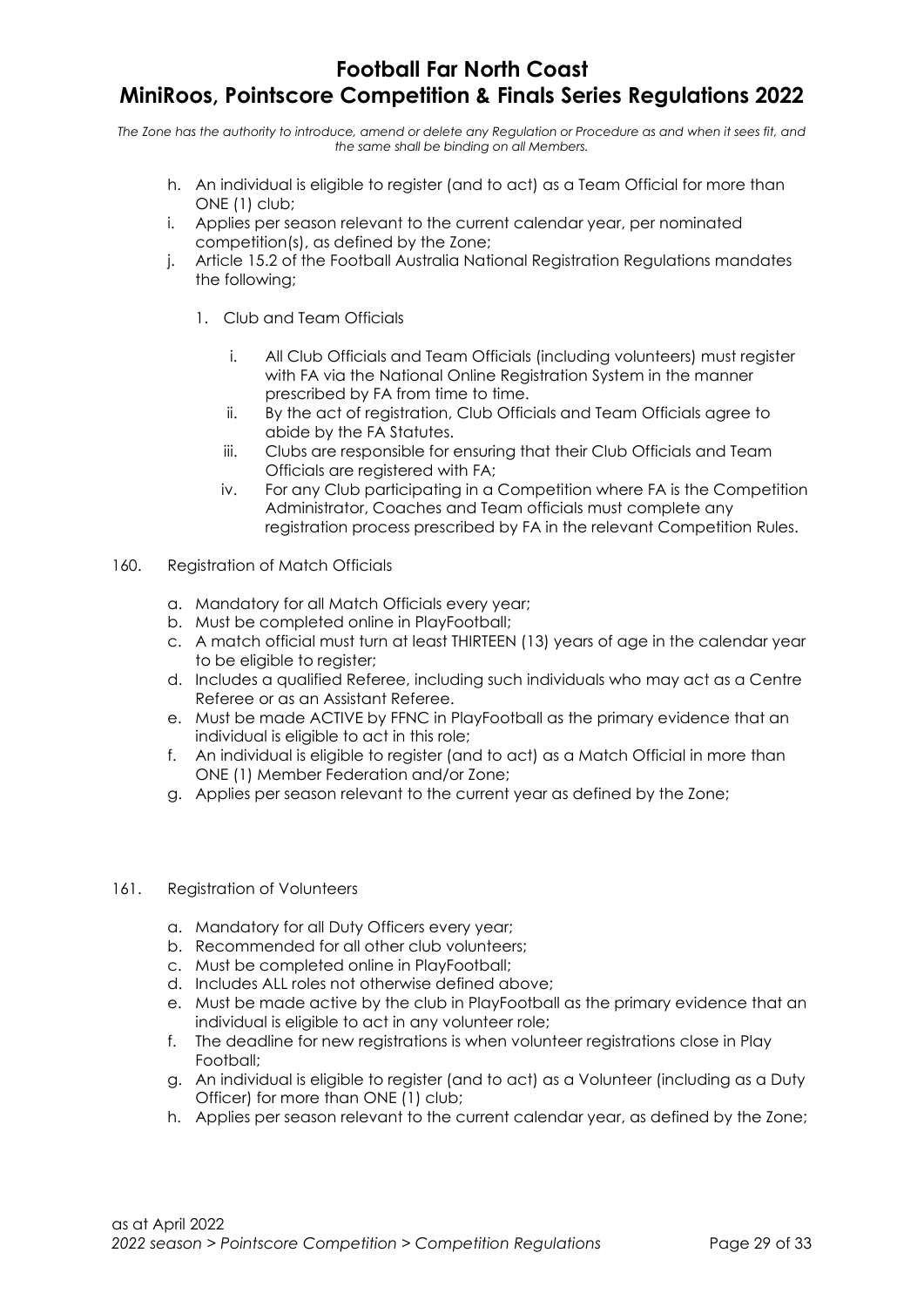The Zone has the authority to introduce, amend or delete any Regulation or Procedure as and when it sees fit, and the same shall be binding on all Members.

#### 162. Other

- a. A Player being registered for the first time, must provide the Club (and FFNC where requested to do so) with evidence of name and age, by providing an original (or certified copy) of the person's birth certificate;
- b. A person can be registered but cannot participate (in any role) while subject to the terms of a sanction;
- c. Participation in a specific competition is subject to the terms of eligibility for such competition, whether by age, grading or other conditions;
- d. The deadline for new registrations and subsequent participation is 1pm Thursday each week, until the date that registrations close;
- e. All player registration requirements must be completed before a player will be eligible to participate in any fixture.
- f. The deadline for new player registrations is the 30<sup>th</sup> of June of each season;
- g. Cancellation of registration, transfer to another club or re-grading (i.e. competition teams) of players can occur where participation has not occurred (i.e. meaning that a player has not been listed on a match sheet in that role) and where the application for de-registration is submitted not later than 1pm Thursday 19th May 2022;
- h. Cancellation of a registration for non-competitive (MiniRoos) players will only be considered where an application to cancel registration from PlayFootball is made within 10 days of the registration being initially approved by a club. Otherwise not later than 1pm Thursday 19th May 2022;
- i. Failure to comply with any of these Regulations may incur fines and/or penalties.
- 163. Article 15.2 of the Football Australia National Registration Regulations mandates the following
	- a. Club and Team Officials
		- i. All Club Officials and Team Officials (including volunteers) must register with FA via the National Online Registration System in the manner prescribed by FA from time to time.
		- ii. By the act of registration, Club Officials and Team Officials agree to abide by the FA Statutes.
		- iii. Clubs are responsible for ensuring that their Club Officials and Team Officials are registered with FA.
		- iv. For any Club participating in a Competition where FA is the Competition Administrator, Coaches and Team officials must complete any registration process prescribed by FA in the relevant Competition Rules.

## S

#### Scheduling

- 164. Fixtures are scheduled at the discretion of Football Far North Coast.
- 165. The team/club that is named first will be considered to be the HOME team, even if the fixture is played at a neutral venue.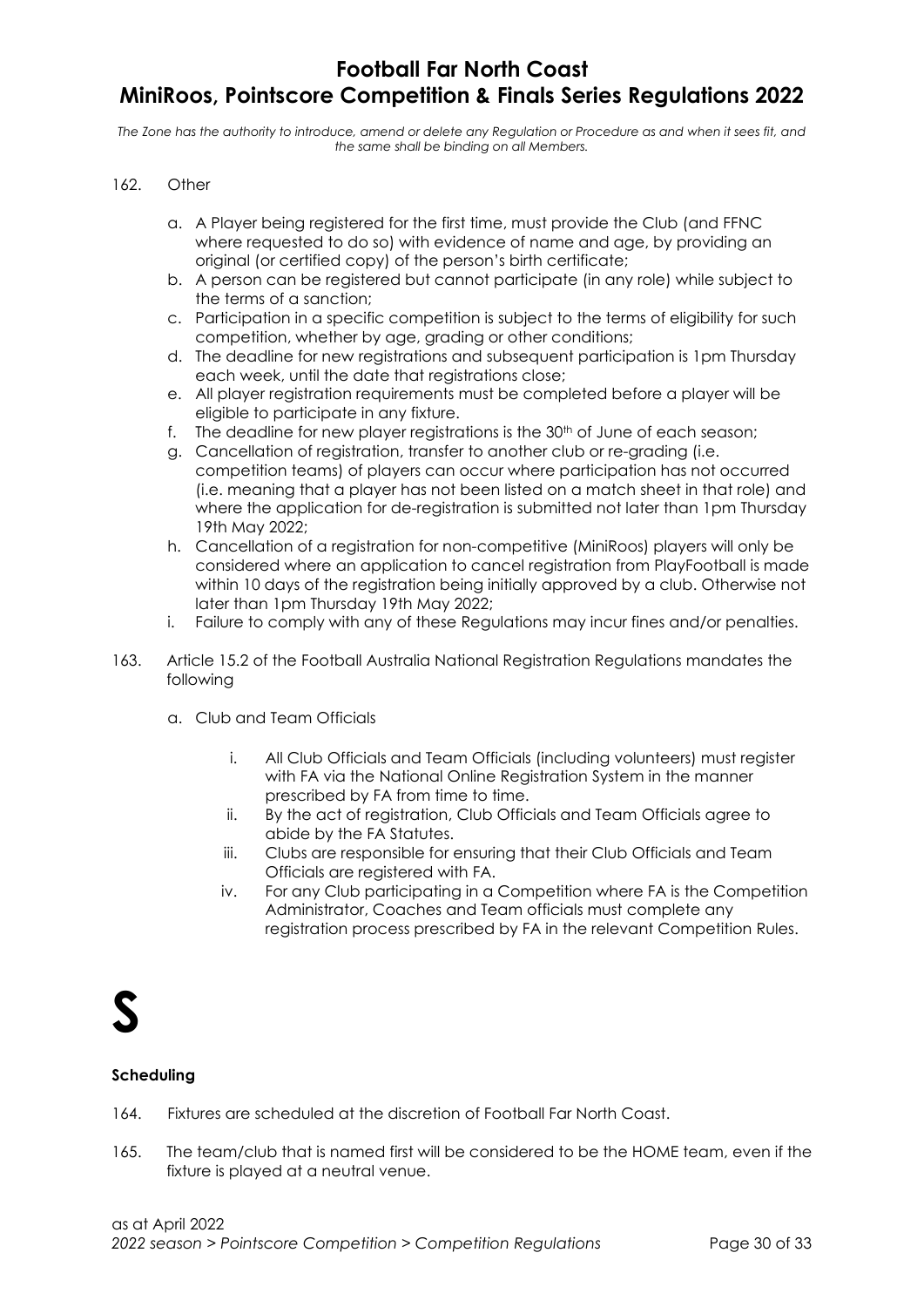The Zone has the authority to introduce, amend or delete any Regulation or Procedure as and when it sees fit, and the same shall be binding on all Members.

### Squad Lists

- 166. Each Club must supply the Zone with a Squad List of players for each junior competition and senior team (i.e. Grade 12 – seniors).
- 167. All squad lists for Grade 15 to Senior must contain the DOB and last grading within FFNC of all players listed.
- 168. An initial Squad List for ALL junior competition and senior teams must be submitted to the Zone office by 1pm on the Thursday prior to round one.
- 169. For a player who moves from one club to another club within the Zone during the season (following application and subsequent approval by FFNC), the liability for that player (including fees) moves to the second club and dissolves the liability upon the first club.
- 170. A service fee may be charged for late lodgement of a squad list.
- 171. A club must register a minimum of 11 players in each competition team but may register up to the following number of players in any one team, unless an application (and subsequent approval by FFNC for an exemption) is received prior to the participation of additional players in any respective team.
- 172. The maximum number of players in respective squads (without any exemption is):
	- Grade 12 to 14: 14 players
	- Grade 15 to Senior: 16 players
- 173. A maximum of 14 players (Grades 12-14) and 16 players (Grade 15–Senior) are eligible to participate in any fixture regardless of the number of registered players in a given team.
- 174. MiniRoos Player Lists
	- a. Any Club registering more than one team in a non-competitive age division (Grade 6 to Grade 11) shall only be required to submit a list of all players in each age division rather than per team.

Standard squad sizes are;

- Grade  $6 7$ : squad of 7 players
- Grade 8: sauad of 11 players
- Grade 9 11: squad of 13 players
- 175. If any Club withdraws a nominated team from any competition, they will be fined as per Appendix A.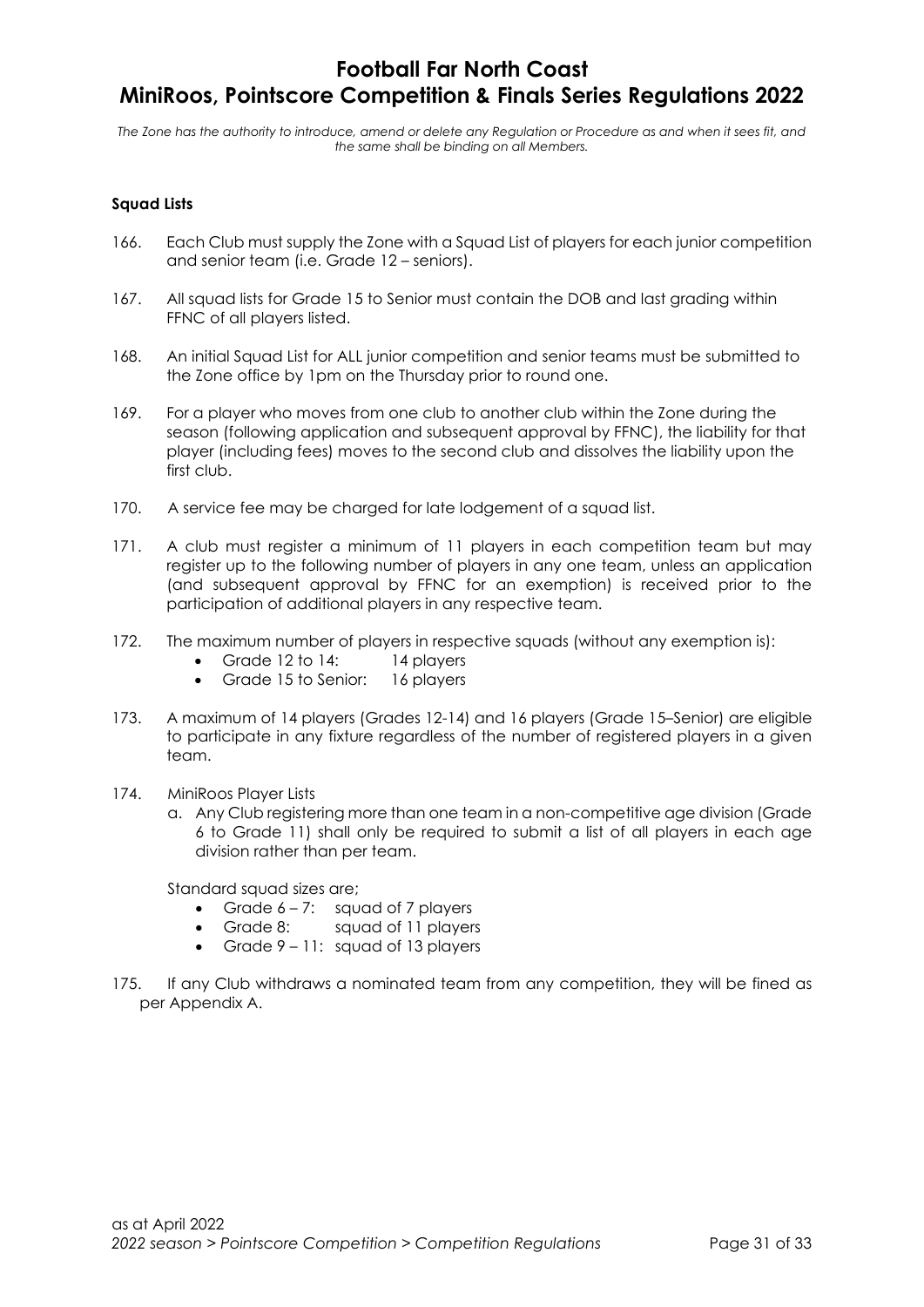The Zone has the authority to introduce, amend or delete any Regulation or Procedure as and when it sees fit, and the same shall be binding on all Members.

# T

### **Transfers**

- 176. International Transfers
	- a. If the player's last registration was with a Club outside of Australia, an International Transfer Certificate (ITC also known as "International Clearance") will be required before registration can take effect. ITC applications are initiated as part of the PlayFootball process and are approved in accordance with FA regulations and procedures.
	- b. A written interim clearance may be relevant (at the sole discretion of FA) if an ITC is not received within seven (7) working days of all information being lodged with FA.
	- c. The club will be notified when the ITC is received. The player is NOT permitted to participate in any fixture, except trial fixtures, until a clearance is received.
	- d. Applications for players between the age of 12 and 18 may be subject to specific criteria for a minor, mandated by FA.
	- e. Players under the age of 12 do not require an international clearance.
- 177. Mid-Season Club Transfers
	- a. Any player who wishes to change Clubs during the season needs to be approved by The Zone before 19th May 2022.
	- b. Approval of de-registration is subject to criteria, such as having NOT participated or confirmation that the player is transferring to another club (within the FFNC Zone or any other Zone in Australia).
	- c. The de-registration is effective immediately when approved by the Zone.
	- d. If the participant, then wishes to register with another Club they must re-register in and be approved through the normal process.
	- e. The Zone shall not be responsible for payments made by a player to any club. The liability for all player payments due to the Zone shall exist with the Club to which the player is deemed registered as at 30th June.
- 178. Failure to comply with the above regulations may result in penalties being imposed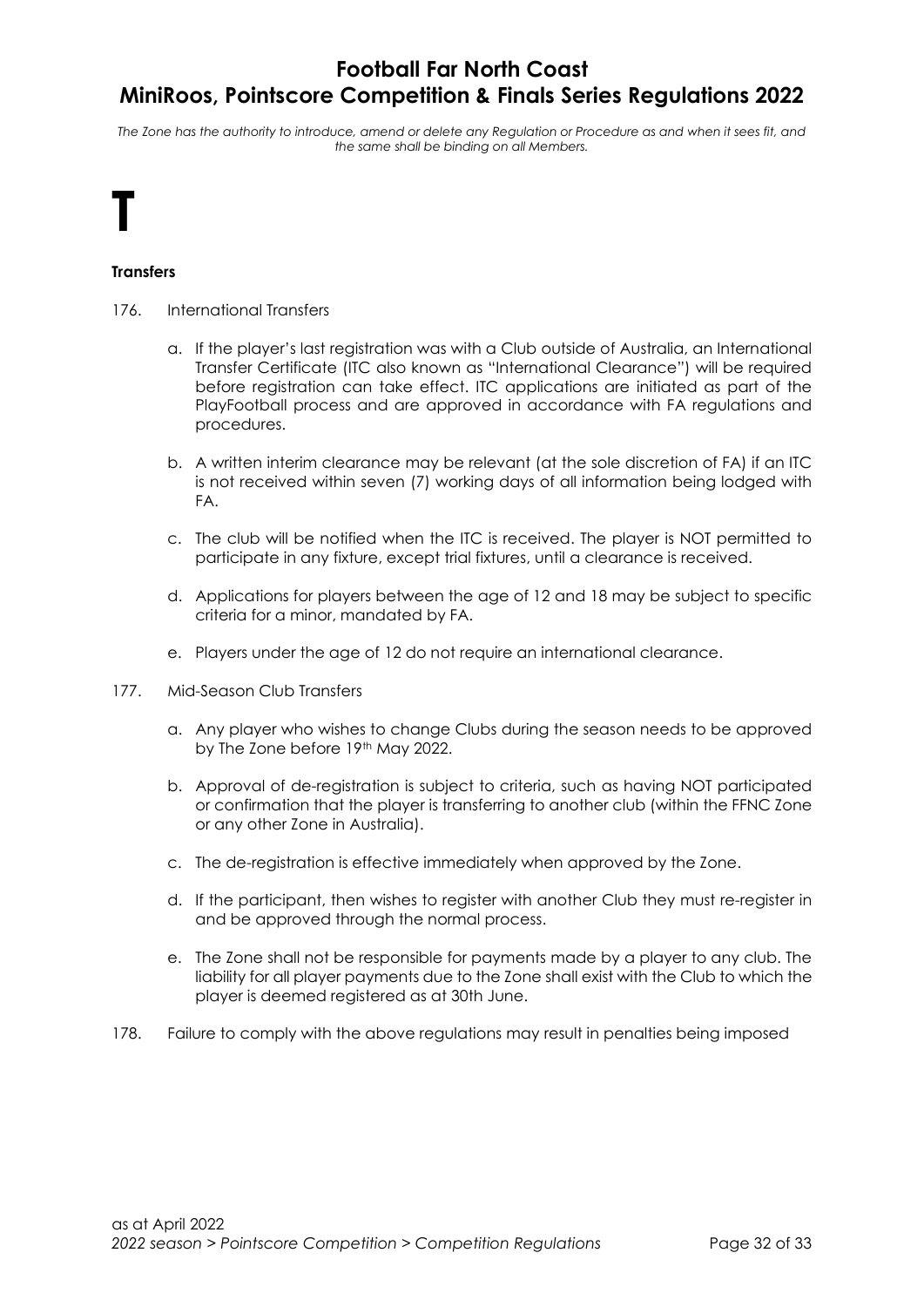The Zone has the authority to introduce, amend or delete any Regulation or Procedure as and when it sees fit, and the same shall be binding on all Members.



## W

### Winter Season Overview

- 179. Football will ordinarily consist of activity as follows;
	- a. MiniRoos
		- i. Non-competitive format as stipulated for the FA MiniRoos National Playing Formats and Rules (Grade 6-11).
		- ii. Miniroos Playing Formats and Rules can be found here: Playing-Formats-and-Rules.pdf
	- b. Pointscore Competitions
		- i. Grade  $12 -$  Grade  $16 -$  Aimed to be constructed as a home and away basis (subject to various factors determined by the Zone);
		- ii. Competitions constructed for respective teams/players aged 17 and over, in senior gender-based competitions (male or female);
		- iii. Competitions are played for points and the FIFA Laws of the Game apply unless otherwise stipulated by modifications approved under FFNC competition regulations or modified formats directed by FA or NNSWF.

X Y

# Z

#### Zone representative and Development Players

180. If FOUR or more players registered in a Club team are unavailable for competition due to Football Far North Coast SAP/GTP commitments, under the jurisdiction of affiliated bodies, including representative school football, the Club may apply to have the match deferred. The application must be received by the Zone office at least 10 days prior to the match. If approved, the Zone will designate a time and place for the match to be scheduled.